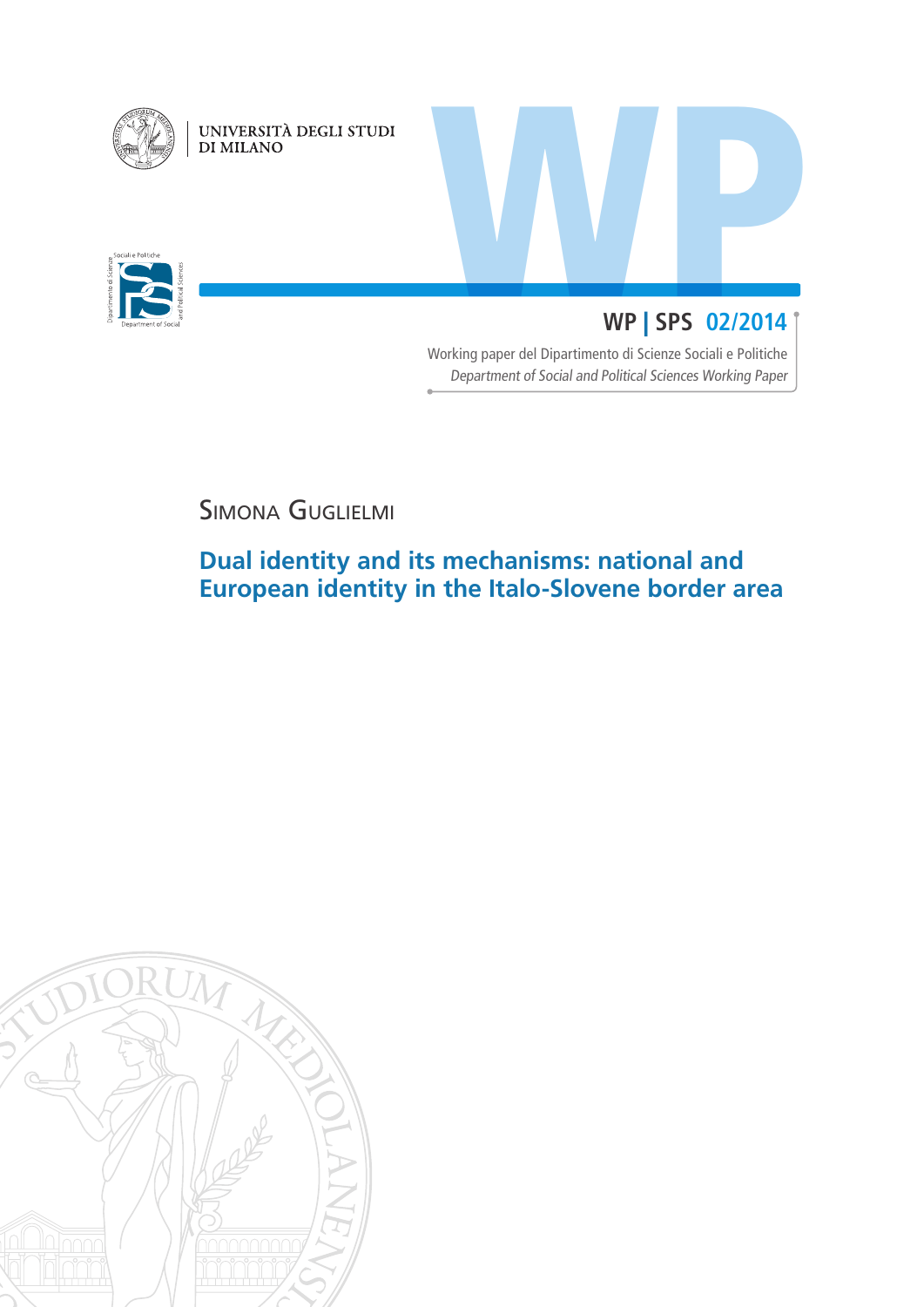S. Guglielmi, Dual identity and its mechanisms: national and European identity in the Italo‐Slovene border area in V. Kaina, P. Karolewski (eds), *European Identity Revisited: New theoretical perspectives and further empirical insight*, forthcoming Revised paper (15 $th$  November 2013)

28 January 2014

Simona Guglielmi Ph.D in Sociology, Post‐Doctoral Fellow Department of Social and Political Sciences, Università degli Studi di Milano simona.guglielmi@unimi.it

#### **Abstract**

Whilst rich and empirical research on compatibility between national and European identity furnishes contradictory results depending on the context (country, time) and the controlling variables (e.g. ideology), the statistical relationship between national and European identity can be positive or negative or even null. The study of dual identity still encounters a number of problems in terms of both theoretical conceptualization and empirical measurement. Several scholars have argued that it is necessary to focus the study of dual identities more closely in order to: 1) better conceptualize how national and European identity are connected in citizens' minds 2) refine instruments to measure dual identity 3) draw hypotheses on the social and political consequences of dual identity.

This paper aims to contribute to this line of inquiry by referring to the *Common Ingroup Identification Model* (CIIM) and the *Ingroup Projection Model* (IPM), two different social‐psychological models related to Social Identity Theory. According to CIIM identification with a common superordinate ingroup not require rejection of the pre‐merger identity in favour of the new inclusive group identity. The resulting dual identity is associated to positive evaluation of all those seen as members of the same superordinate category. By contrast IPM questions the hypothesis that dual identity necessarily produces positive inter‐groups relations. The underlying assumption of IPM is that: 1) a super‐ordinate group (in this case Europe) provides norms for comparisons between subordinate national ingroup and outgroup; 2) if *ingroup projection* is triggered, members of a national group can discriminate outgroup, because they consider it a deviation from the ethnocentrically construed super-ordinate European prototype. The validity of the application of IPM to the analysis of the relationship between national and European identity has been demonstrated by experimental studies with small groups. The aim of the paper is to test the validity of CIIM/IPM in non‐experimental design in order to study mechanisms underlying dual identity in a 'real' world. The empirical data used are taken from a survey conducted in 2008 in the Alpe Adria Euroregion. The sample is composed of two national groups in a cross-border region (the inhabitants of Trieste and Gorizia in Italy and the inhabitants of Goriska Obalno–Kraska in Slovenia).

**Key words:** National and European identity, Multiple identity, Ingroup Projection Model, Common Ingroup Identification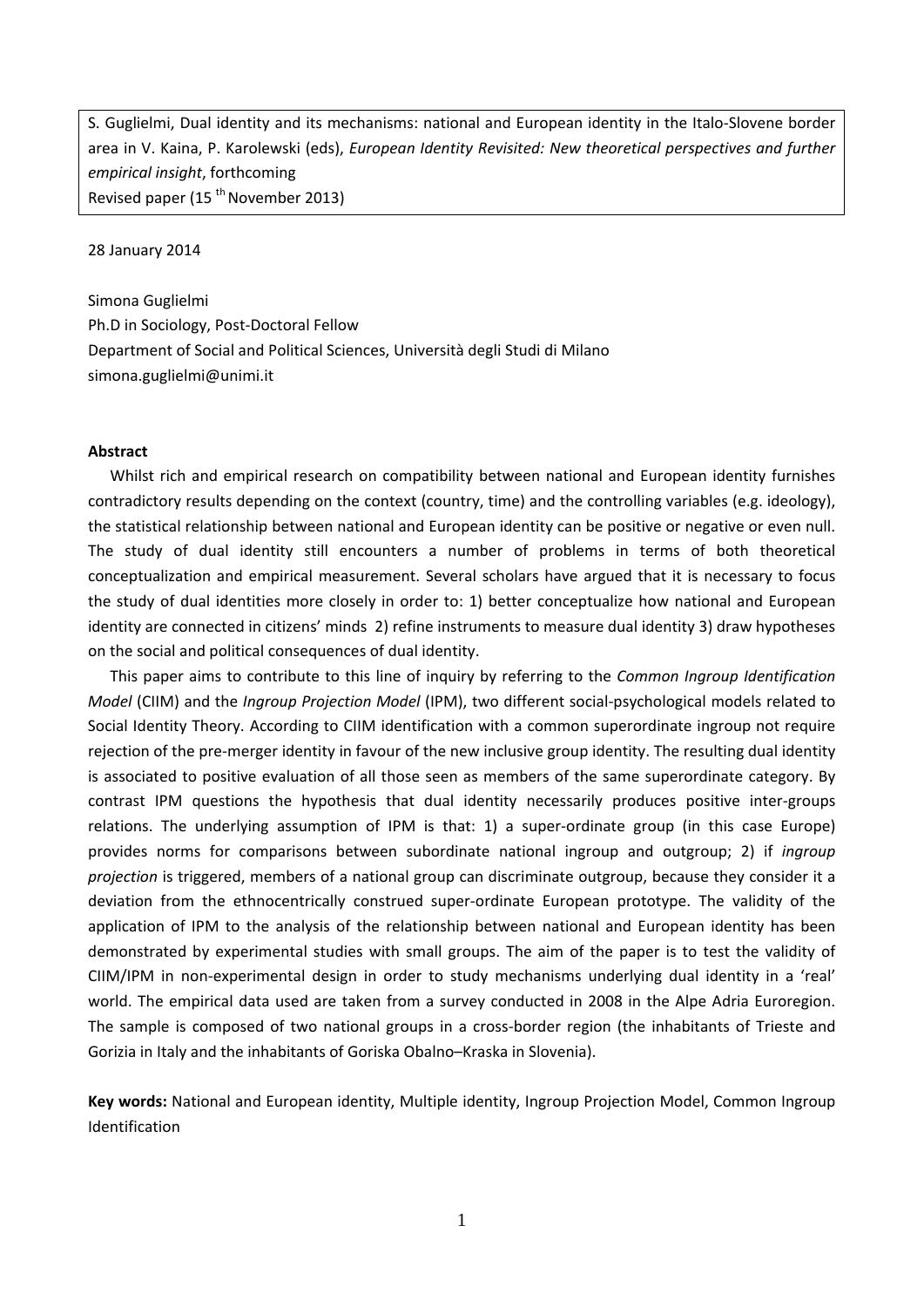S. Guglielmi, Dual identity and its mechanisms: national and European identity in the Italo‐Slovene border area in V. Kaina, P. Karolewski (eds), *European Identity Revisited: New theoretical perspectives and further empirical insight*, forthcoming

Revised paper (15 $th$  November 2013)

Simona Guglielmi Department of Social and Political Sciences Università degli Studi di Milano simona.guglielmi@unimi.it

#### *Acknowledgements*

I am grateful to all those who have commented on earlier versions of this paper, that was presented at SISP -Italian Society of Political Science, Annual Conference (September 2010, University Iuav, Venezia) and in a revised and expanded version at Young Scholars School "European Identity: Concepts - Research Methods - Evidence" (March 2013, Friedrich-Schiller-University, Jena). I would like to especially thank Paolo Segatti (University of Milan) for the very intellectually stimulating discussion and feedback, Sophie Duchesne (National Center for Scientific Research, Paris) and Jochen Roose (Free University of Berlin ) for the many valuable suggestions and reviewers for their comments.

# **1. Theoretical framework**

For a long time studies on the relationship between citizens and European Union has made no reference whatsoever to the role of national or European identities. The different levels of support for the European Union have been explained in terms of instrumental motivations (the expected benefits of European integration) or, following Inglehart's approach, of the differing availability of cultural and economic resources to the individuals (Inglehart 1970; Eichenberg and Dalton 1993, Niedermayer and Sinnot, 1994). Important in these studies is the contrast between the support shown by the elite and the substantial lack of interest of the masses (the so‐called 'permissive consensus', Lindberg and Scheingold, 1971). With the ratification of the Maastricht Treaty in the first half of the 1990s, the approach changed (Gillespie and Laffan, 2006; Duchesne and Frognier, 2008; Hooghe and Marks, 2008). As public opinion surveys show, while support for European integration has spread also outside the restricted circle of the elite, the issue of the existence of an European identity has arisen (for an exhaustive and critical overview of the research on European identity in the context of EU governance see Kaina and Karolewski, 2013). This new interest stimulates questions on the relationship with the main collective identity of the modern age ‐ the nation ‐ (Loveless and Rohrschneider, 2011: 10‐12) and also translates into the construction of new indicators. Relevant in this regard is the introduction into Eurobarometer surveys of the so-called (and so-debated) 'Moreno question' which takes into account the possibility that the European and national identity may be mutually exclusive (Moreno, 2006).

A brief survey of empirical analyses carried out in the past fifteen years by socio‐political scientists and social psychologists indubitably shows the gradual spread of the sense of belonging to Europe (Duchesne and Frognier, 1994, 2008; Hermann, Risse and Brewer 2004; Bruter, 2005), albeit in a frame of the substantial maintenance of national affiliations (Duchesne and Frognier, 2008; Hooghe and Marks 2008; Citrin and Sides, 2004; Herb and Kaplan, 1999). Not only have several instances of the existence of dual identities already been confirmed (where national identity and European identity are compatible in the perception of individuals), but also of the increase of mass support of European integration (Hooghe and Marks, 2008; Carey 2002). Nevertheless, the picture arising from this extensive and constant empirical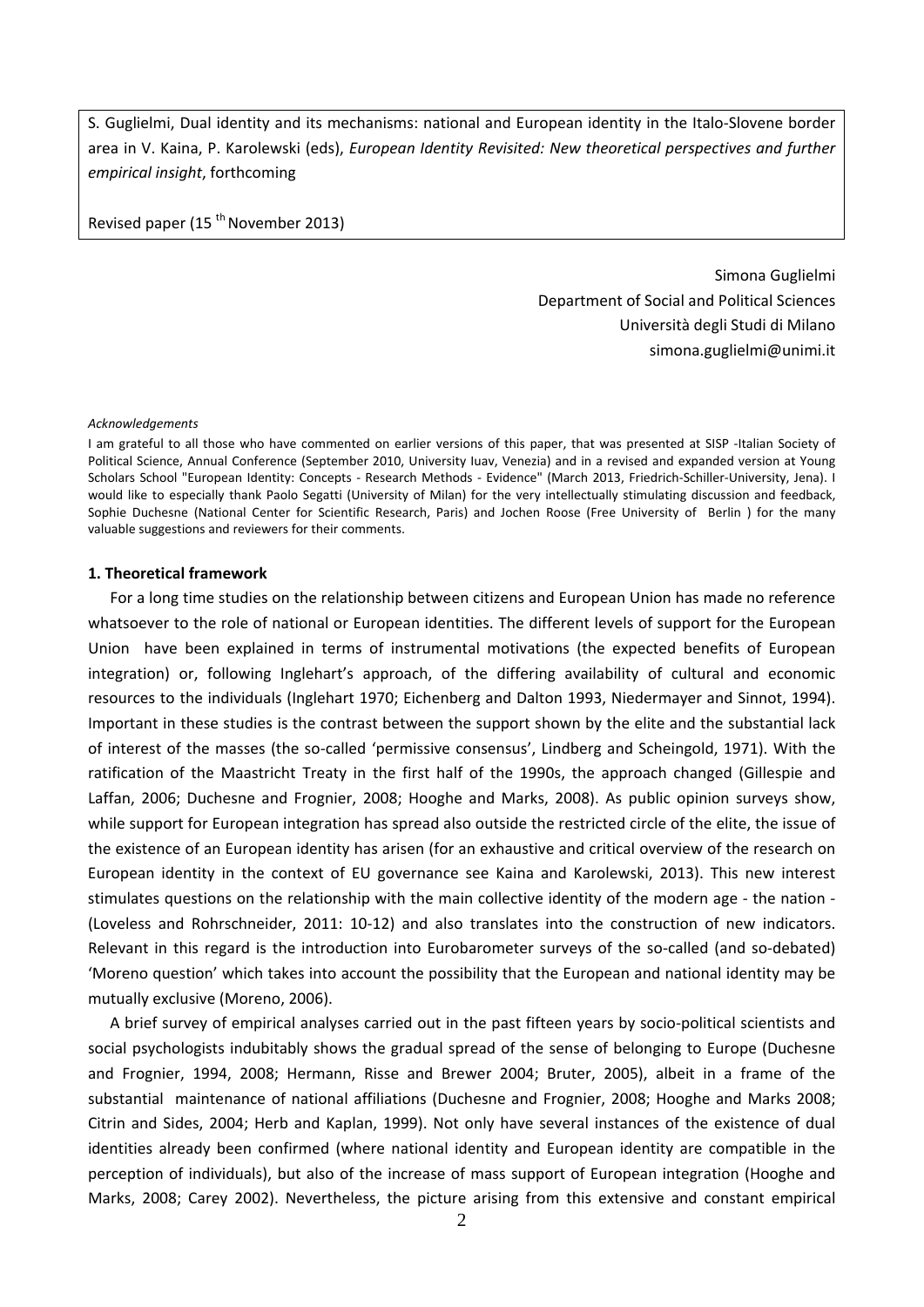analysis is still incongruous. Based on a given period of time or country, the statistical relationship between the indicators of national identity and European identity can be positive or negative and, in some cases, even nil (Duchesne and Frognier, 2008). In order to resolve this contradiction, Hooghe and Marks suggest distinguishing between national attachment and exclusive national identity (as opposed to 'inclusive' identity) and taking account of the role of the political context (Hooghe and Marks, 2004, 2008). National identities influence attitudes towards Europe through political elites which can make them salient. From this perspective, the political competition would favour (or tackle) the conflict between national and European identity. Another explanation relates to the meanings associated with national identities. This concerns the typical (also widely debated) distinction between the 'civic' and 'ethnic' components of belonging (Bruter 2004; Haller and Ressler 2006), where the former is favourable ground for the inclusive forms of socio-territorial belonging, while the latter is associated with separation and exclusiveness. Another way to account for the national/European identities relationship is to consider the role of specific national cultures in 'framing' Europe (Diez Medrano, 2003).

Actually, the empirical confirmations are already numerous as to both the hypothesis of conflict between the two identities and the reverse. Duchesne and Frognier (2008:164) argue that continuing the dispute on what is the 'true' relationship between national and European identity cannot contribute to better understanding of the phenomenon. According to Duchesne and Frognier, the contradictory nature of the results is simply due to the complexity of the process of socio-territorial identification. This complexity requires a further theoretical effort to determine the mechanisms underlying the connections between national and European identity. In fact, although the study of dual identities has attracted much interest, it still encounters several problems in regard to both theoretical conceptualisation and empirical measurement. These problems are partly due to the association of a relatively new (and *in fieri*) political community such European polity with an 'umbrella' concept such as identity. Kaina and Karolewski in their very complete overview of the research on European identity in the political science literature have well stressed the fact that "ambiguity is not only a typical trait of this notion but also its greatest impairment when it comes to its usefulness as an analytical category" (Kaina and Karolewski, 2013:15). Brubaker and Cooper (2000) remark on the confusing and contradictory use of this term by stating that it occurs, in the scientific field, with at least three different meanings: 1) identification and categorisation; 2) self‐ understanding and social collocation; 3) community, social network.

Based on this distinction, in this paper I focus on European identity in terms of 'identification' with the European population. The paper thus refers to identity as a process, and to the well-known mechanism of group categorisation/identification/inter‐group behaviour described by the Social Identity Theory (Tajfel, 1982) and the following Self‐Categorisation Theory (Turner et al., 1987). The influence of the Social Identity Theory on the study of European identity is thus indisputable: some important empirical studies on this subject are more or less directly based on this theoretical model (Breakwell and Lyons 1996; Hermann, Risse and Brewer 2004; Bruter 2005), and so too are the main indicators used in sample surveys to assess national and European identifications.

In regard to multiple identities, social psychologists have drawn on the Social Identity Theory to propose four models which can account for the relationships between national identity and European identity (Risse, 2004: 249‐252):

1. *Nested identities:* the national self is perceived as enclosed in the European one (the metaphor of the 'Russian Matruska doll');

2. *Cross‐cutting identities:* other identities overlap with the national and the European ones, interfering with the relationship;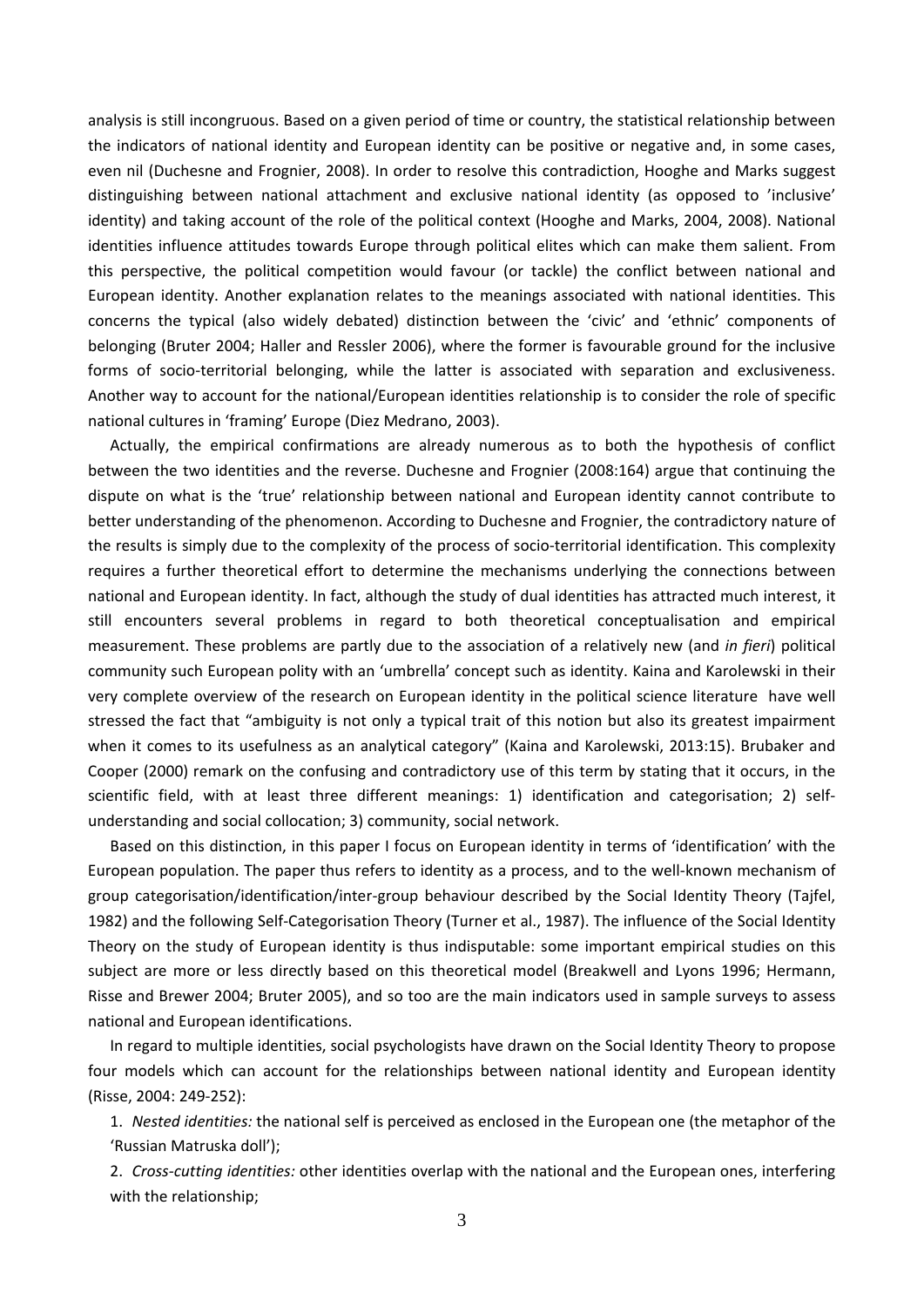3. *Mixed identities:* European identity and national identity reciprocally influence each other (the metaphor of the 'marble cake');

4. *Separated identities:* belonging to the nation is not at all associated with belonging to Europe.

Studies on public opinion have furnished a variety of empirical evidence on some sort of association between national and European identity. Hence the separated identities model does not seem appropriate, whereas the available data are consistent with both the *nested identities* model and the *cross‐cutting identities* one. The former model, for example, is in accordance with the correlation found among the different territorial levels of belonging (Risse 2003, 2004; Diez Medrano and Gutierrez 2001; Duchesne and Frognier 2008), whereas the latter is consistent with the political identity effect (ideology) in mediating the relationship between national and European identity (Hooghe and Marks 2004). However, it is difficult to find in the literature results confirming the validity of the *mixed identities* model. This may be due to the indicators available, which, overall, are not suitable for studying the possible 'mingling' between national and European self (Risse, 2004).

Finding empirical evidence for the existence of dual identities confirms the multiplicity of socioterritorial belongings in everyday subjective experience, but it says little about how national identity and European identity connect. Risse calls for research that specifies "the different ways in which the multiplicity of identities could be conceptualised, to draw from these alternative hypotheses and test them empirically" (ibid.: 253). The same call is made by Duchesne and Frognier (2008), although they stress the fact that the specificity of European and national identity resides in their being referred to 'political' communities; a specificity that would not be recognised if territorial identities were treated like the kind of social or professional identities. This argument is in accordance with Huddy's (2001) contention that the Social Identity Theory is useful in studying political identity (like national and European identity) as long as to go beyond the "social identity theorists' disinclination to examine the sources of social identity in a real world complicated by history and culture" (Huddy, 2001: 127).

According to Duchesne and Frognier (2008), the complexity of the socio‐territorial identification process derives from its intrinsic duality: 1) "it assumes a natural tendency to identify with a group; 2) it implies the propensity to identify with the specific group defined by this specific territory" (ibid.: 154). Identification with a political community is the result, on the one hand, of an individual disposition to feel oneself member of a group, and on the other, of the social and political build‐up of boundaries by that particular group. The two levels of belongingness are potentially 'cumulative' when the first type of process acts, and they are 'competitive' (because of manipulation by the elite that may present the two political communities as rivals) when the second type of process takes place (ibid.:  $163-4$ ).<sup>1</sup> The former process is clearly a psychological one ("a variable disposition to identify with groups defined by territories", ibid.: 156) and can be illustrated with both the metaphor of the 'Russian doll' and that of the 'marble cake'. National identity constitutes, in this regard, an important resource for the construction of a European identity: "nations still appear to be a powerful vehicle for the development of such a tendency towards a we‐feeling, which, in particular, *can then be extended* to other nested territories such as the European Union" (Duchesne and Frognier, 2008: 164, emphasis added).

The issue raised by Duchesne and Frognier is important, and the hypothesis that identification with the nation may 'extend' to Europe because of the (social and psychological) human disposition to identify with

 $1$  This latter process explains, for example, why the relationship between national and European identity is negative when the analysis is carried out on data related to periods of time in which the opinion of 'Eurosceptics' dominates the public debate and not in other periods of time (Duchesne and Frognier, 2008:156).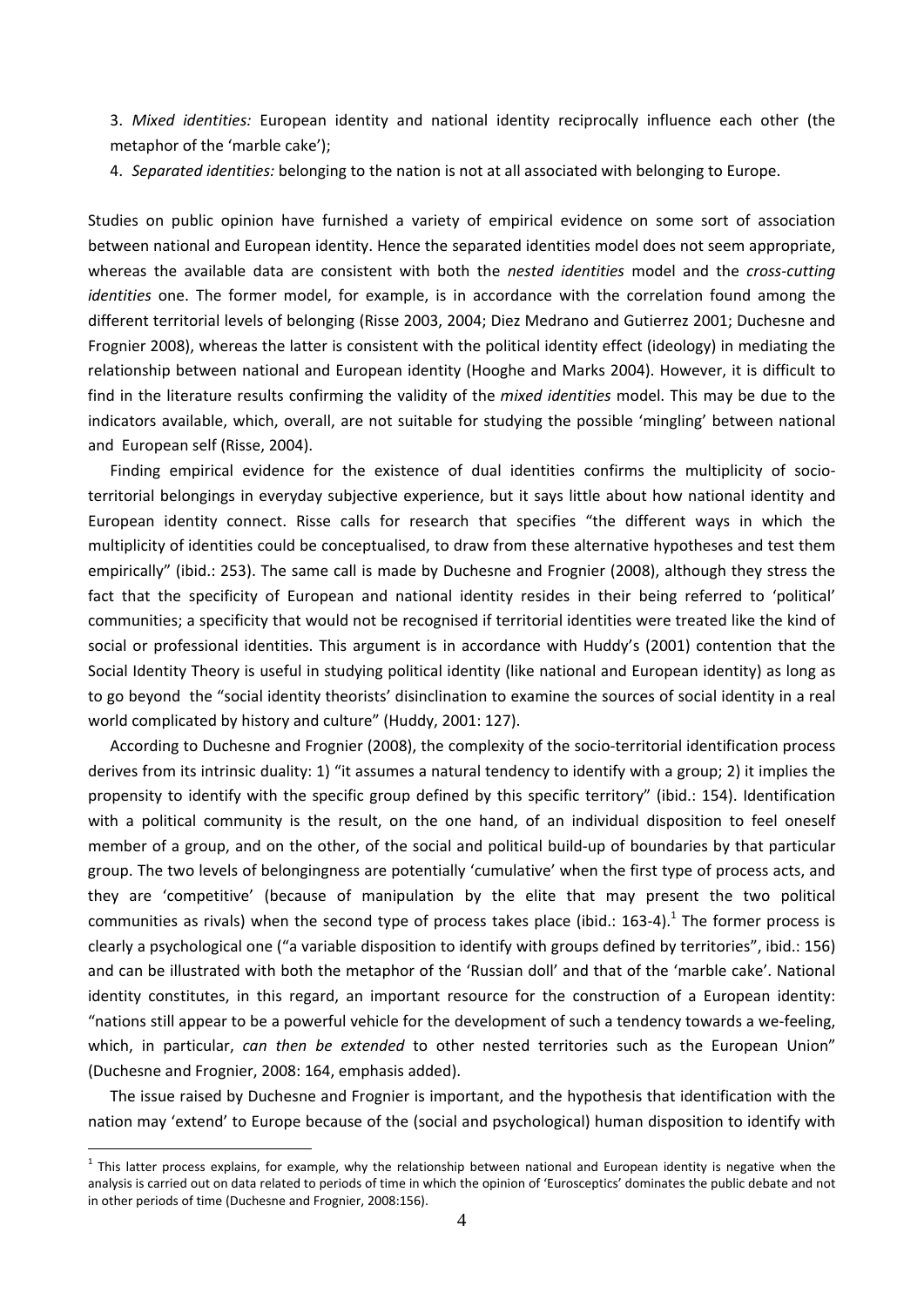groups placed on different territorial scales warrants attention. But what are the mechanisms underlying this process of 'extension' of the we‐feeling? In other words: it is established that national and European identities are compatible, but how do they connect to each other?

This paper aims to contribute to this line of inquiry by applying to survey data two different socio‐ psychological models: the Common Ingroup Identification Model (Gaertner et al., 1993, 2000) and the Ingroup Projection Model (Waldus et al., 2003, 2005; Mummenday and Waldzus 2004; Wenzel et al. 2008).<sup>2</sup> As we shall see, the mechanisms suggested exhibit two different ways to extend, at micro level, the 'wefeeling' from the nation to Europe. The application of these models to survey data makes it possible to demonstrate the complexity of the processes underlying dual identification. In particular, as will be seen, these models give two different answers to the question "what does it mean to feel equally national and European?".

#### *1.1. Socio‐psychological mechanisms underlying dual identification*

Both the Common Ingroup Identification Model and the Ingroup Projection Model allow conceptualization of the 'Europe of nations' in terms of 'subgroups within one group'. From this perspective, dual identity is possible because Europeans can conceive their national groups as distinct units within a superordinate category defined by Europe. Although they have the same starting point, these models indicate two different mechanisms which explain how individuals can connect the national and European levels: *re‐categorisation* (Common Ingroup Identification Model) and *ingroup projection* (Ingroup Projection Model).

According to the *Common Ingroup Identification Model* (CIIM)<sup>3</sup> , the *re‐categorisation* of an individual's ingroup and the outgroup from 'us' and 'them' to 'we' is present when members of separate groups (ingroup, outgroup) start to perceive each other as belonging to the same higher‐level category (nested in each other). *Re-categorisation* does not require rejection of the pre-merger identity in favour of the new inclusive group identity. Rather, the resulting identity is of dual type: the new superordinate identity does not substitute the one of minor scope but co-exists with it (common ingroup identification). One of the main consequences of *re‐categorisation* concerns inter‐group relations: in fact, if *re‐categorisation* is activated, discrimination towards the outgroup decreases because *re‐categorisation* entails a positive evaluation of all those seen as members of the same superordinate category. If this is applied to the relationship between national and European identities, it is possible to predict from this model that dual identity will be associated with positive attitudes towards all the national groups members of Europe. However, this is the mainstream hypothesis among those committed to promoting the construction of a transnational political European community. But experiments carried out do not fully confirm the CIIM's hypotheses, and, in some cases, dual identity is associated with discrimination towards the national groups members of Europe.

The alternative model (Ingroup Projection Model, IPM) explains this latter result by the activation of *ingroup projection*. This occurs when individuals project the distinctive features of the ingroup onto the superordinate category and reckon that the ingroup represents the superordinate category better than the outgroup (relative ingroup prototypicality). From the IPM's perspective, the process consists of two phases: 1) inclusion: national identity is referred to a group perceived as included in the superordinate European

<sup>&</sup>lt;sup>2</sup> Both models are related to Social Identity Theory (Tajfel and Turner, 1979; Tajfel, 1982) and Self-Categorisation Theory (Turner and al. 1987). <sup>3</sup> Henceforth, <sup>I</sup> shall refer to the *Common Ingroup Identification Model* as CIIM and to the *Ingroup Projection Model* as IPM.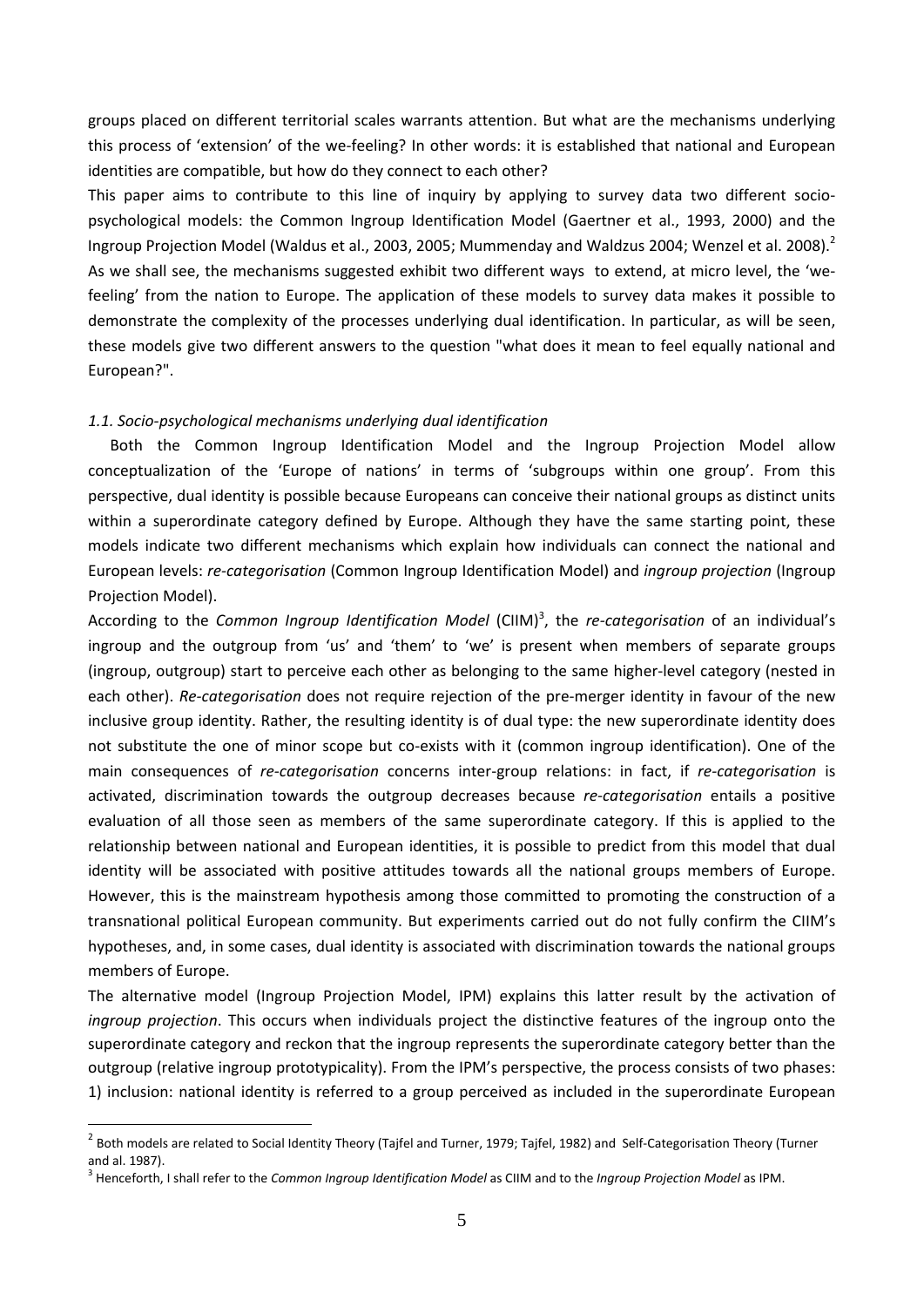category; 2) ingroup projection: the features of the national self are projected onto those of the European self (Mummendey and Waldzus, 2004: 63-64). To be noted is that this conceptualisation of dual identity theoretically validates both the metaphor of the Russian doll and that of the marble cake: "the ingroup projection assumes a combination within a nested design (Russian Matruska doll metaphor) and a mixed identity (marble cake's metaphor)" (ibid.: 64)". National identity, therefore, is subordinated to the European one (since it is included in the latter) but it may 'blend' with it due to the effect of the ingroup projection. If *ingroup projection* is triggered, members of the national ingroup may discriminate against the outgroup because they consider it a deviation from the ethnocentrically construed superordinate European prototype. Experimental studies that have activated comparisons between different groups of diverse nationalities belonging to Europe (e.g. German participants were asked to express opinions on Poles, Britons and Italians) have confirmed the validity of this hypothesis (Mummenday and Waldzus 2004; Waldzus et al. 2008). This ingroup projection process has been demonstrated both on self-report and indirect measures. In others studies this research is expanded to the visual level, specifically within the domain of faces (Imhoff et al, 2011). Mummenday and Waldzus (2004) proposed that *ingroup projection* is related with a simple representation of Europe. First evidence corroborates this model prediction, suggesting that a complex representation of Europe would improve more tolerance and more positive intergroup attitudes.

A motivation for a positive social identity seems to be at the core of the IPM. By contrast, Machunsky and Meiser (2009) have proposed a cognitive explanation of IPM: if a superordinate category is weakly defined, people can "infer characteristics from the next lower order entity (e.g. positive ingroup attributes) to characterize the superordinate category"(Bianchi et al, 2009: 961). Social psychologists have taken decidedly different positions on the the underlying motivational and cognitive processes that activate the mechanism of *ingroup projection* rather than that of *re‐categorisation* and their consequences on intergroup relations. However, these are issues that fall outside the scope of this paper. I shall refer to the main assumptions of these models in order to gain better understanding of how to connect, at micro level, national and European identity. The paper presents an application based on survey data of IPM/CIIM<sup>4</sup> in order to take into account the historical and social complexity that affects people's lives in a 'real' world. Finding that these two alternative ways to connect the national to the European level arise also outside the experimental setting could be particularly useful for going beyond the dispute on the compatibility or the conflict between national and European identity. In this regard, the most interesting aspect of the IPM/CIIM models is that they make it possible to go beyond a simplistic vision of dual identification, because it is valued the fact that including national ingroup in the wider category of 'Europe' is only one of the aspects involved in the process of dual identification (one may say, it is only the starting point).

# **2. Methodology and findings**

#### *2.1 Data*

 $\overline{a}$ 

The analyses presented in this paper are based on data from telephone interviews conducted between 1 September and 15 October 2008 among a sample composed of two national groups in a cross‐border region: the inhabitants of the provinces of Trieste and Gorizia in Italy and the inhabitants of the regions of Goriska Obalno–Kraska in Slovenia. The data were collected by the project "*Identità, culture civiche e*

 $4$  To the best of my knowledge, this study is the first to apply IPM in public opinion studies to investigate the relationship between national and European identity. In general, very few authors have applied IPM in public opinion studies (see Minescu et al., 2008; Ng Tseung‐Wong. and Verkuyten, 2010).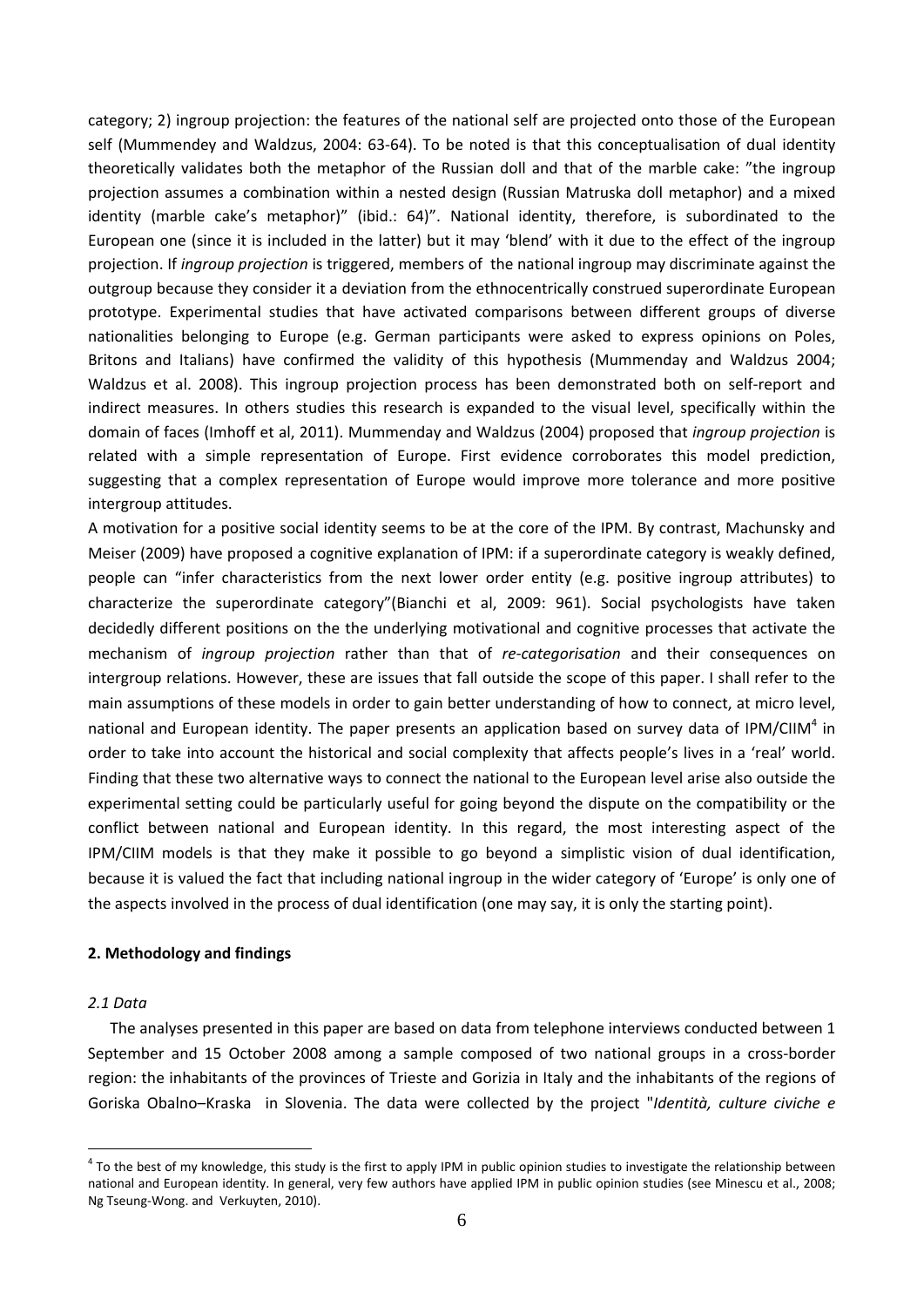*politiche a confronto. Una ricerca sull'Euroregio adriatica/ Identity, civic and political cultures compared. A research on Adriatic Euroregion*" co-financed by the Community Initiative Programme INTERREG IIIA Italy-Slovenia, implemented in the framework of the Structural Funds for the 7‐year programming period 2000‐ 2006 (Segatti, 2009). The interviews were administered in the Italian and Slovenian languages. Table 1 shows the distribution by geographic areas of the samples, which were representative of the target national population by age, gender, and geographic area.

|         | Italy |                 | Slovenia |
|---------|-------|-----------------|----------|
| Trieste | 872   | Goriska         | 377      |
| Gorizia | 366   | Obalno – Kraska | 391      |
| . .     | 1238  | n               | 768      |

**Table 1. Distribution of the samples by geographic area** (n; Italy, Slovenia)

The area in which the survey was conducted is particularly well suited to the study of the relationship between national and European identity in a 'real' world: that is, a social, historical, and political world. In fact, in this cross-border region the 'merging process' (whereby Italians and Slovenians are conceived as "subgroups within one European common ingroup") is affected by time differences (Italy and Slovenia have become members of the same European 'home' at different times) and by former 'thick' political and social boundaries. As well known, in the past the border between Italy and Yugoslavia was a significant ethnic and political boundary. Slovenians became part of the Italian state, like the Germans of South Tyrol, the Croats in Istria, and the Italian‐speaking population of what Italians call Venezia Giulia, after the First World War, as a consequence of the collapse of the former Habsburg Empire . As Germans and Croats, they were repressed by the fascism regime, which adopted a policy of radical assimilation. After the Second World War, Italy lost large part of Venezia Giulia. A few hundred thousands of Italians were 'persuaded' by the communist regime to move from Istria to Italy or elsewhere. A significant number of them settled in what remained of the inter-war Venezia Giulia – the Trieste and Gorizia provinces – intermixing with the resident Slovenian minority. The collective rights of the Slovene minority in Italy and the Italian minority in Slovenia were legally protected by international treaty (the London Memorandum of 1954) and bilateral agreements stipulated initially between Italy and Yugoslavia. The Iron Curtain symbolized the ideological conflict and also the physical boundary dividing cities such as Gorizia/Goriska into two separate areas. After the end of the Cold War, cross-border cooperation evolved significantly over time, and since 1991 it has done so between Italy and Slovenia. The acquisition of EU member state status by the Republic of Slovenia in 2004 and the adoption of the euro in 2007 marked the opening of a new phase.

#### *2.2 Empirical analyses*

As said above, the main aim of this paper is to go beyond a simplistic vision of dual identity (national and European). The hypothesis tested is that, when individual 'dual identifiers' compare their national groups to Europe they use at least two different ways, based on different socio‐psychological mechanisms (*re‐ categorisation* vs. *ingroup projection*), to connect the national and European levels.

The empirical analysis proceeded as follows. First constructed was a typology able to describe the different ways in which the interviewees (Italian and Slovene) related their own and other national groups to the category of 'Europeans'. In this way, it was possible to identify the types corresponding to the activation of the mechanisms of *re‐categorisation* and *ingroup projection*, and to check whether they were present among interviewees who declared that they identified both with the nation and with Europe. Finally, two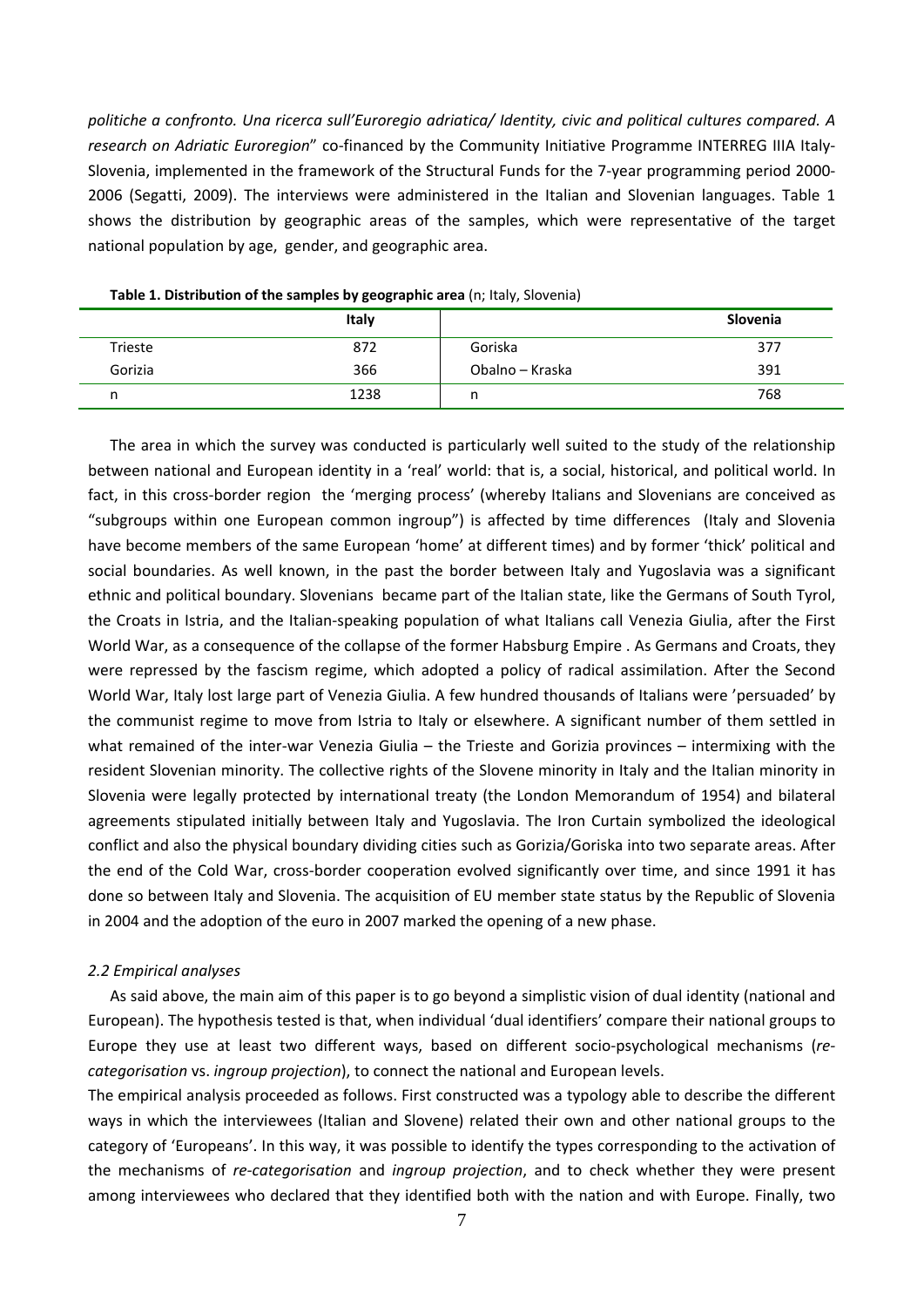logistic regression models were be conducted to control for the influence of antecedent variables on activation of *ingroup projection* rather than *re‐categorisation*.

Adopted to construct the typology was a simplified version of the measures defined in the experimental studies with small groups. Two parameters were considered:

- the extent to which the national ingroup was perceived as a sort of prototype of the superordinate European category (ingroup prototypicality) ;
- the extent to which the superordinate European category was perceived as including, or otherwise, a national group different from that of the interviewee ( a proxy for outgroup prototypicality).

Specifically, the typology of ways to connect ingroup, outgroup, common ingroup was constructed by combining the answers to following two items:

1. Some people think that Italians (for the Italian sample)/Slovenians (for the Slovenian sample) are typically European, others do not. In your opinion, to what extent can Italians/Slovenians be considered typically European? (rated on a 4‐point Likert scale 1 'not at all', 4 'very');

2. In your opinion, would the exclusion of Slovenia (for the Italian sample)/Italy (for the Slovenian sample) from Europe be a serious loss? (rated on a 4‐point Likert scale 1 'not at all', 4 'very')

The first question measured the degree of perceived ingroup prototypicality; this is a direct measure sometimes used in experimental design. The second one was a proxy for outgroup prototypicality.<sup>5</sup> The resulting typology consisted of four types:

- a) *Inclusive common ingroup:* the perception that the national ingroup is typically 'European' (very, quite) is associated with the opinion that the exclusion of the other national group from Europe would be a serious loss (very, quite).
- b) *Relative ingroup prototypicality :* the perception that the national ingroup is typically European (very, quite) is associated with the opinion that the exclusion of the other national group from Europe would not be a serious loss (not at all, not very).
- c) *Relative outgroup prototypicality:* the national ingroup is not considered typically European (not at all, not very), but the exclusion of the other national group from Europe would be considered a serious loss (very, quite);
- d) *Separate groups:* the national ingroup is not considered typically European (not at all, not very) and the exclusion of the other national group from Europe would not be considered a serious loss (not at all, not very).

Table 2 shows the frequency of the four types in Slovenia and Italy. To be noted is that: 1) each type is nearly equally represented; 2) the distribution is similar in Italy and Slovenia.

<sup>&</sup>lt;sup>5</sup> Asking group members how prototypical they think their ingroup and outgroup are for the superordinate category is the simplest and most direct measure used in experimental design (for advantages and disadvantages compared with more sophisticated and indirect measures see Wenzel et al, 2003; Ullrich, 2009). In these studies, the degree of relative ingroup prototypicality results from difference between ingroup prototypicality and outgroup prototypicality (a cardinal variable was obtained). To avoid social desiderability concerns in survey design, it was decided to measure outgroup prototypicality with a different question (In your opinion, would exclusion of Slovenia/Italy from Europe be a serious loss?). It was assumed that there is a positive correlation between perceiving the outgroup as typically European and thinking that exclusion of the outgroup from Europe would be a serious loss. Moreover, in order better to identify the different ways to connect national and European level underlying dual identification, a typology was constructed in which the 'relative ingroup prototypicality' was only one of the possible types. Both variables were transformed, producing two dichotomous variables (not at all/not very vs. very, quite). Interviewees answering "don't know" were excluded. Dichotomous variables were crossed to produce a typology with four levels.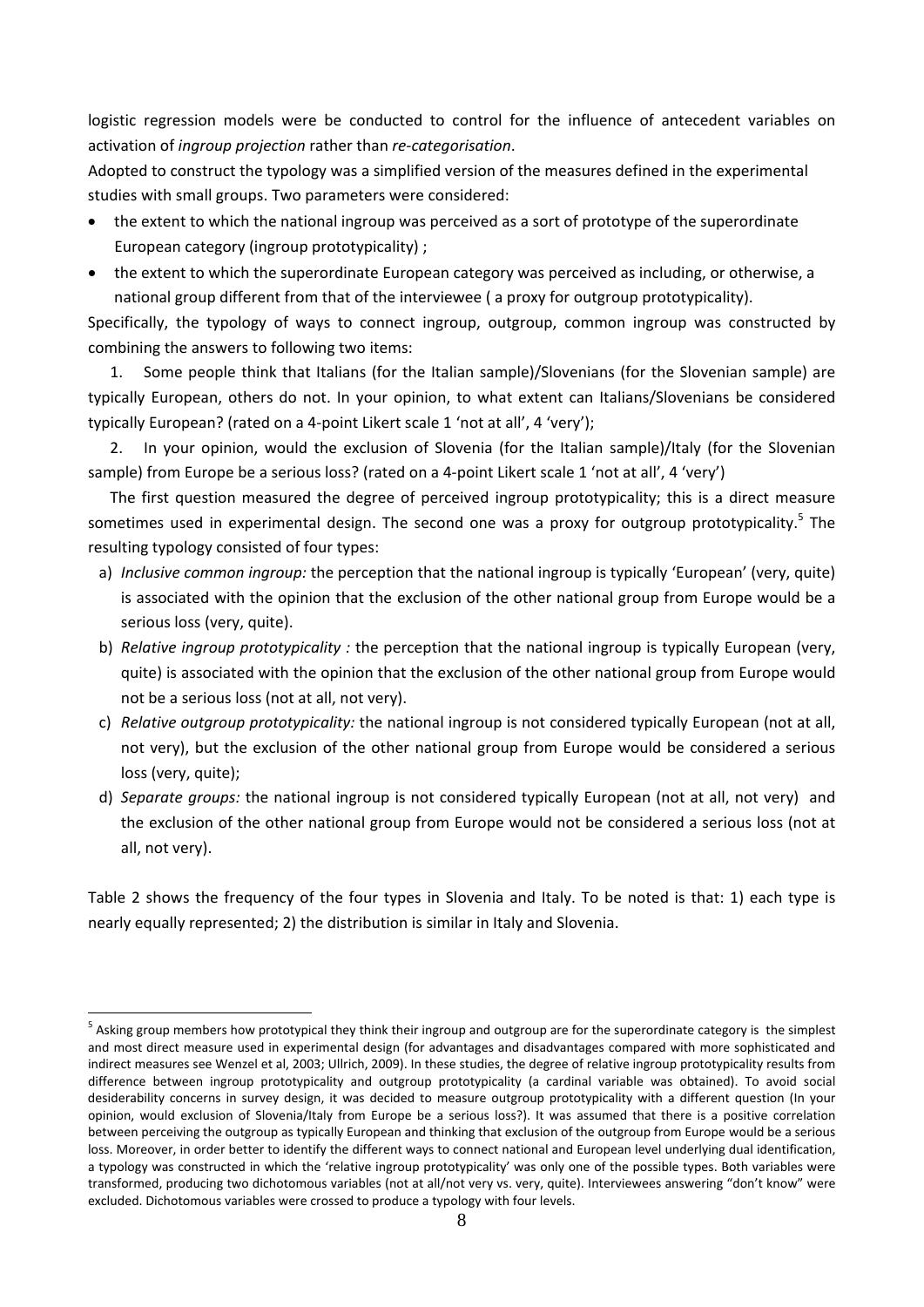|                                   | Italy | Slovenia |
|-----------------------------------|-------|----------|
| Inclusive common ingroup          | 28    | 27       |
| Relative ingroup prototypicality  | 23    | 24       |
| Relative outgroup prototypicality | 25    | 20       |
| Separate groups                   | 24    | 29       |
| n                                 | 1023  | 661      |

**Table 2. Distribution of the typology of ways to connect ingroup, outgroup and the European superordinate category** (%; Italy, Slovenia )

It should be clear that, based on the theoretical framework outlined above, only the first two types are relevant to the aim of this paper. The last two types share the perception of difference between the national and European prototype; thus implying that the (possible) identities referred to those categories cannot be anything but separate from each other. By contrast, the first two types have in common the fact that the interviewees perceived a similarity between the national prototype and the superordinate European one; this is the minimal condition required to allow the development of dual identity. The '*inclusive common ingroup*' type is consistent with the mechanism of re‐categorisation. Instead, the '*relative ingroup prototypicality*' type complies with the mechanism of *ingroup projection*. In fact, as shown in Table 3, the large majority of 'dual identifiers' adhered to those two models: 73% in Italy and 67% in Slovenia. Those who felt themselves to be both Italian/Slovenian and European<sup>6</sup> were more likely to adhere to models based on '*inclusive common ingroup*' (44% vs. 28% of the sample in Italy and 36% vs. 27% of the sample in Slovenia). This result is, not surprisingly, in accordance with the hypothesis of re-categorisation. The data also confirm the predictions of the IPM: both in Italy and Slovenia, the interviewees who identified with their own nation and with Europe were more likely to show '*relative ingroup prototypicality*' (29% vs. 23% of the sample in Italy; 31% vs. 24% of the sample in Slovenia).

|                                       | <b>Inclusive</b><br>common<br>ingroup | <b>Relative</b><br>ingroup<br>prototypicali<br>ty | <b>Relative</b><br>outgroup<br>prototypicali<br>ty | <b>Separate</b><br>groups | N    |
|---------------------------------------|---------------------------------------|---------------------------------------------------|----------------------------------------------------|---------------------------|------|
| <i>Identification</i> (ITALY)         |                                       |                                                   |                                                    |                           |      |
| Low with nation and low with Europe   | 21                                    | 15                                                | 33                                                 | 30                        | 268  |
| Low with nation and high with Europe  | 28                                    | 23                                                | 33                                                 | 16                        | 261  |
| High with nation and low with Europe  | 12                                    | 23                                                | 22                                                 | 44                        | 199  |
| High with nation and high with Europe | 44                                    | 29                                                | 14                                                 | 13                        | 295  |
| Total                                 | 28                                    | 23                                                | 25                                                 | 24                        | 1023 |
| Identification (SLOVENIA)             | <b>Inclusive</b>                      | Relative                                          | Relative                                           | <b>Separate</b>           | N    |
|                                       | common                                | ingroup                                           | outgroup                                           | groups                    |      |
|                                       | ingroup                               | prototypicali                                     | prototypicali                                      |                           |      |
|                                       |                                       | ty                                                | ty                                                 |                           |      |
| Low with nation and low with Europe   | 17                                    | 15                                                | 22                                                 | 47                        | 223  |
| Low with nation and high with Europe  | 42                                    | 28                                                | 18                                                 | 12                        | 175  |

Table 3. Typology of ways to connect ingroup, outgroup and the European superordinate category by national and **European identification** (row % ; Italy, Slovenia)

 $6$  See the Appendix for methodological information about the indicators and scales used to measure the level of national and European identification.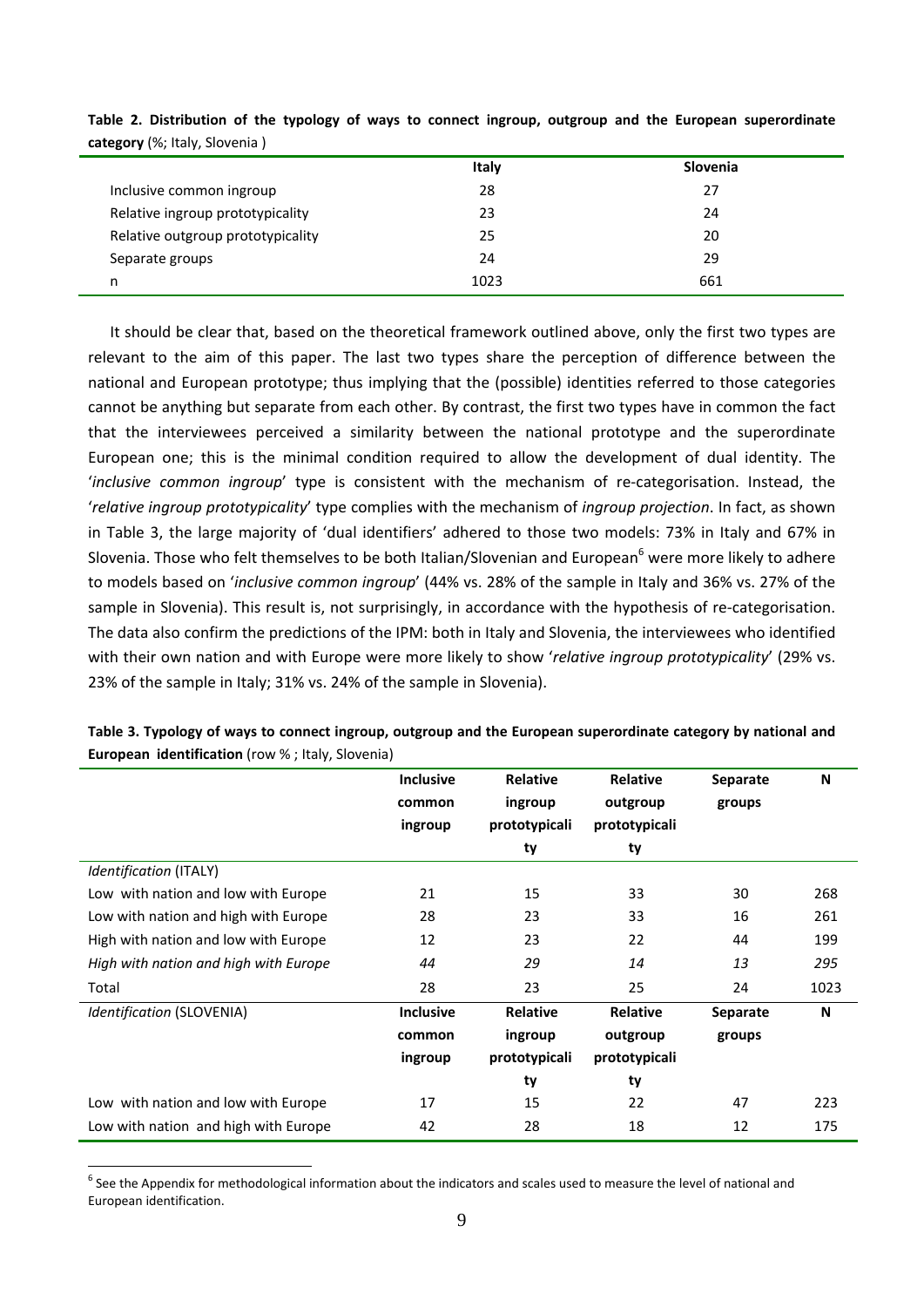| High with nation and low with Europe  |    |    | 139 |
|---------------------------------------|----|----|-----|
| High with nation and high with Europe | 36 | 19 | 124 |
| Total                                 |    |    | 661 |

In line with the theoretical framework illustrated above, dual identifiers could have positive or negative attitudes about inter‐groups relations based on different mechanisms used to connect the national to the European level (*re‐categorisation* rather than *ingroup projection*). The data shown in Table 4 are consistent with this hypothesis: among dual identifiers the '*inclusive common ingroup'* is very more likely to be associated with positive attitudes towards the outgroup than with '*relative ingroup prototypicality'.*

| Table 4 Attitudes towards the outgroup by typology of ways to connect ingroup, outgroup and the European |  |  |  |  |  |  |  |
|----------------------------------------------------------------------------------------------------------|--|--|--|--|--|--|--|
| superordinate category among dual identifiers (row % ;; Italy and Slovenia)                              |  |  |  |  |  |  |  |

|                                                                                                                                                                       | Inclusive<br>Common<br>Ingroup | Ingroup<br><b>Relative</b><br>Prototypicality | Outgroup<br>Relative<br>prototypicality | Separate<br>group |
|-----------------------------------------------------------------------------------------------------------------------------------------------------------------------|--------------------------------|-----------------------------------------------|-----------------------------------------|-------------------|
| How would you like that in the future would<br>increase exchanges and contacts between Italy<br>and Slovenia? (% of very)                                             |                                |                                               |                                         |                   |
| very (Italy)<br>very (Slovenia)                                                                                                                                       | 64,1<br>77,8                   | 28,7<br>46,2                                  | 77,5<br>78,3                            | 37,8<br>64,7      |
| And in the future how much integration would<br>that there<br>between<br>Italians<br>was<br>and<br>Slovenians living in Italy? (% of a great deal<br>more/ much more) | 45,8                           | 24,1                                          | 60,0                                    | 21,6              |
| a great deal more/ much more (Italy)<br>a great deal more/ much more (Slovenia)                                                                                       | 52,5                           | 36,8                                          | 47,8                                    | 58,8              |
| $N$ (Italy)<br>N (Slovenia)                                                                                                                                           | 131<br>45                      | 87<br>39                                      | 40<br>23                                | 37<br>17          |

# *2.2.1 Multivariate analysis*

The analysis presented thus far has shown that identification with one's own nation and Europe may conceal very different situations, according to whether individuals perceive all national groups as equally representative of the 'we' at European level, or whether, on the contrary, they transfer to the latter solely characteristics associated with their own national group. It has also been seen that these two different ways to connect the national and European levels (one based on the mechanism of *re‐categorisation*, the other on that of *ingroup projection*) are also associated with opposite attitudes towards outgroup.

But what are the factors that explain the occurrence of one or the other model?

From the theoretical framework of IPM/CIIM it could be assumed that: 1) both mechanisms are associated with dual identification; 2) ingroup projection is triggered by a representation of the superordinate category based on similarities rather than internal differences (simple vs. complex representation).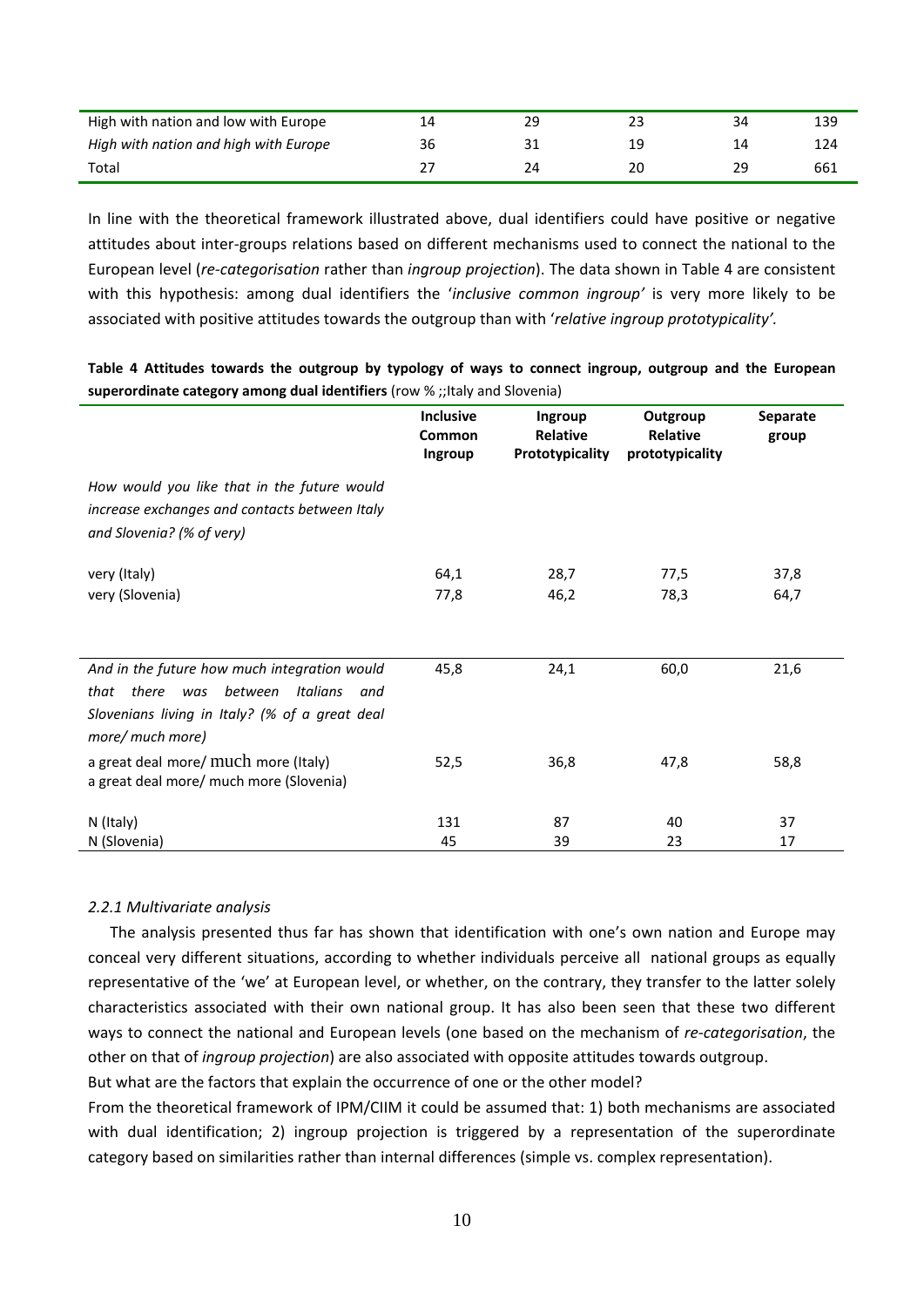With the purpose of controlling whether dual identity and type of representation of Europe has a effect on the activation of *relative ingroup prototypicality* and of *inclusive common ingroup* two separate binary logistic regression models were performed (Table 5/Table 6).

The dependent variable was the typology of ways to connect ingroup, outgroup and the European superordinate category shown in Table 2, coding as 1 the occurrence of '*relative ingroup prototypicality'* and as 0 the absence of the event in the first model, coding as 1 the occurrence of '*inclusive common ingroup'*, and as 0 the absence of the event in the second model (Table 5 for Italy; Table 6 for Slovenia).

The independent variables were dual identification and representation of Europe (simple vs. complex).<sup>7</sup> Dual identification was measured by two different variables: the typology shown in Table 3 and the socalled 'Moreno question'. In this way it was possible to control the influence of both the intensity of national and European belonging and of the relative importance attributed to it.

The controlling variables were level of education and age (to control the influence of 'cognitive mobilization'), and political ideology (to control the influence of political identity).

Starting with the Italian case, the data presented in Table 5 allow comparison of the influence of specified variables on the risk of manifesting *relative ingroup prototypicality* or, conversely, *inclusive common ingroup*

Firstly, on inserting the antecedent variables it can be confirmed that also in a 'real' world *relative ingroup prototypicality* (as IPM predicts) and *inclusive common ingroup* (as CIIM predicts) are associated, *ceteris paribus*, with dual identity. In fact, high identification with both the nation and Europe (compared with not having any identification at all) increases by 1.7 times the related risk of evincing *relative ingroup prototypicality* and even by 2.9 times the risk of *inclusive common ingroup*. But it should be noted that the same positive effect is found also with a high identification with Europe and a low one with the nation: the risk increases by 1.7 times of evincing *relative ingroup prototypicality* and by 0.8 times of evincing *inclusive common ingroup* (compared with not having any identification at all).

If both types are related to dual identity, very marked differences arise in regard to compatibility between national and European identity (Moreno question). On the one hand, the probability of showing *relative ingroup prototypicality* decreases according to the importance given to European belonging: compared with those respondents who felt only Italian, it decreases by 71% among those who felt more European than Italian (or only European) and by 37% among those who felt as much Italian as European (compared with feeling only Italian). By contrast, the probability of showing inclusive *common ingroup*? increased by 73% among those respondents who felt as much Italian as European and by 66% among those who felt more Italian than European (compared with feeling only Italian).

As it said above, one of the hypotheses of IPM is that *relative ingroup prototypicality* is favoured with a representation of the superordinate European category which emphasises internal similarities rather than differences (simple vs. complex). The data confirm that the risk of evincing *relative ingroup prototypicality* increased by 63% among those respondents who had a simple representation of Europe (compared with a complex one). The effect, on the contrary, was null on activation of *inclusive common ingroup.* 

Finally, focusing on level of education and age of interviews, to be noted is that these do not have any effect. Political ideology, instead, exerts an influence: the risk of evincing *relative ingroup prototypicality* decreased by 44% among respondents on the left/centre‐left (compared with those who did not declare

 $<sup>7</sup>$  See the Appendix for methodological information about the indicators used to measure these two types of representation of</sup> Europe.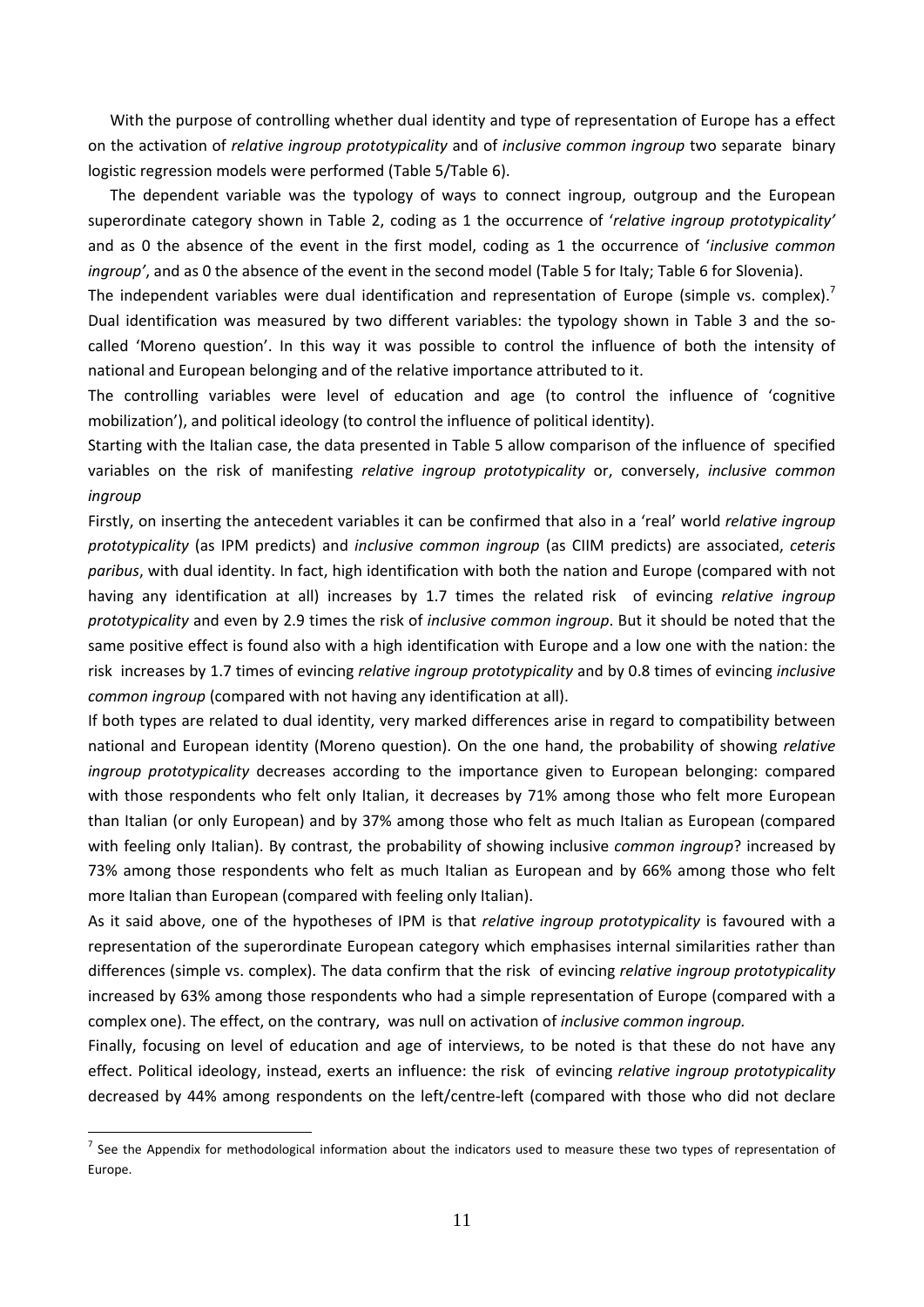any ideology), while the risk of *inclusive common ingroup* decreased by 32% among those on the right/centre‐right (compared with those did not declare any ideology; but the effect is neither very clear nor strong)

To summarise, in the Italian sample in order to trigger the *ingroup projection*, it seems necessary for Europe and the nation to be assessed positively, but also that loyalty towards one's own nation is given priority over loyalty to Europe, and that a European prototype based on internal similarities has been internalised. This is a picture consistent with IPM. To activate the mechanism of *re‐categorisation*, it is again necessary to assess both Europe and nation positively, but the data show that in this case the risk increases according more relevance to Europe rather than the nation. Furthermore, as expected, the representation of Europe does not have any effect.

|  |                                               |  |  | Table 5. Binary logistic regression models to estimate the relative ingroup prototypicality and the inclusive |  |  |
|--|-----------------------------------------------|--|--|---------------------------------------------------------------------------------------------------------------|--|--|
|  | common ingroup $(Exp(\beta), 95\%$ CI, Italy) |  |  |                                                                                                               |  |  |

|                                                  |                   | Model to estimate the Relative ingroup |      |              | Model to estimate the Inclusive |      |
|--------------------------------------------------|-------------------|----------------------------------------|------|--------------|---------------------------------|------|
|                                                  |                   | prototypicality                        |      |              | common ingroup                  |      |
|                                                  | 95% CI per EXP(β) |                                        |      |              | 95% CI per EXP(β)               |      |
|                                                  | $Exp(\beta)$      | inf                                    | sup  | $Exp(\beta)$ | inf                             | sup  |
|                                                  |                   |                                        |      |              |                                 |      |
| Identification                                   |                   |                                        |      |              |                                 |      |
| Low with nation and low with Europe <sup>a</sup> | $\mathbf{1}$      |                                        |      | $\mathbf 1$  |                                 |      |
| Low with nation and high with Europe             | $2.75***$         | 1,60                                   | 4.75 | $1.81**$     | 1.10                            | 2.97 |
| High with nation and low with Europe             | 1.40              | 0.81                                   | 2.45 | 0.78         | 0.43                            | 1.42 |
| High with nation and high with Europe            | $2.77***$         | 1.66                                   | 4.61 | 3.92***      | 2.47                            | 6.24 |
| You feel                                         |                   |                                        |      |              |                                 |      |
| Only national <sup>a</sup>                       | $\mathbf{1}$      |                                        |      | $\mathbf{1}$ |                                 |      |
| More national than European                      | 0.77              | 0.48                                   | 1.23 | $1.66*$      | .96                             | 2.88 |
| As much national as European                     | $0.63*$           | 0.39                                   | 1.01 | $1.73***$    | 1.01                            | 2.95 |
| More European than national/ Only                | $0.29***$         | 0.14                                   | 0.58 | 1.20         | 0.61                            | 2.34 |
| European                                         |                   |                                        |      |              |                                 |      |
| Representation of Europe                         |                   |                                        |      |              |                                 |      |
| Complex <sup>a</sup> (internal differences)      | $\mathbf{1}$      |                                        |      | $\mathbf{1}$ |                                 |      |
| Simple (internal similarities)                   | $1.63***$         | 1.16                                   | 2.29 | $1.01\,$     | .72                             | 1.43 |
| Political ideology                               |                   |                                        |      |              |                                 |      |
| Does not choose                                  | $\mathbf{1}$      |                                        |      | $\mathbf 1$  |                                 |      |
| Right/centre-right                               | 1.04              | 0,69                                   | 1.57 | $0.68*$      | 0.44                            | 1.06 |
| Centre                                           | 0.78              | 0.40                                   | 1.50 | 1.55         | 0.84                            | 2.87 |
| Left/centre left                                 | $0.56**$          | 0.36                                   | 0.88 | 1.14         | 0.75                            | 1.74 |
| Level of education                               |                   |                                        |      |              |                                 |      |
| Low <sup>a</sup>                                 | $\mathbf{1}$      |                                        |      | $\mathbf{1}$ |                                 |      |
| Medium                                           | 0.81              | 0.55                                   | 1.18 | 0.79         | 0.54                            | 1.16 |
| High                                             | 0.68              | 0.42                                   | 1.13 | 1.07         | 0.68                            | 1.71 |
| Age                                              |                   |                                        |      |              |                                 |      |
| Up to 35 years old <sup>a</sup>                  | $\mathbf{1}$      |                                        |      | $\mathbf 1$  |                                 |      |
| 36-54 years old                                  | 1.30              | 0.75                                   | 2.23 | 0.91         | 0.56                            | 1.47 |
| 55-64 years old                                  | 1.04              | 0.57                                   | 1.92 | 0.81         | 0.47                            | 1.38 |
| Over 64 years old                                | 1.43              | 0.79                                   | 2.60 | 0.73         | 0.42                            | 1.27 |
|                                                  |                   |                                        |      |              |                                 |      |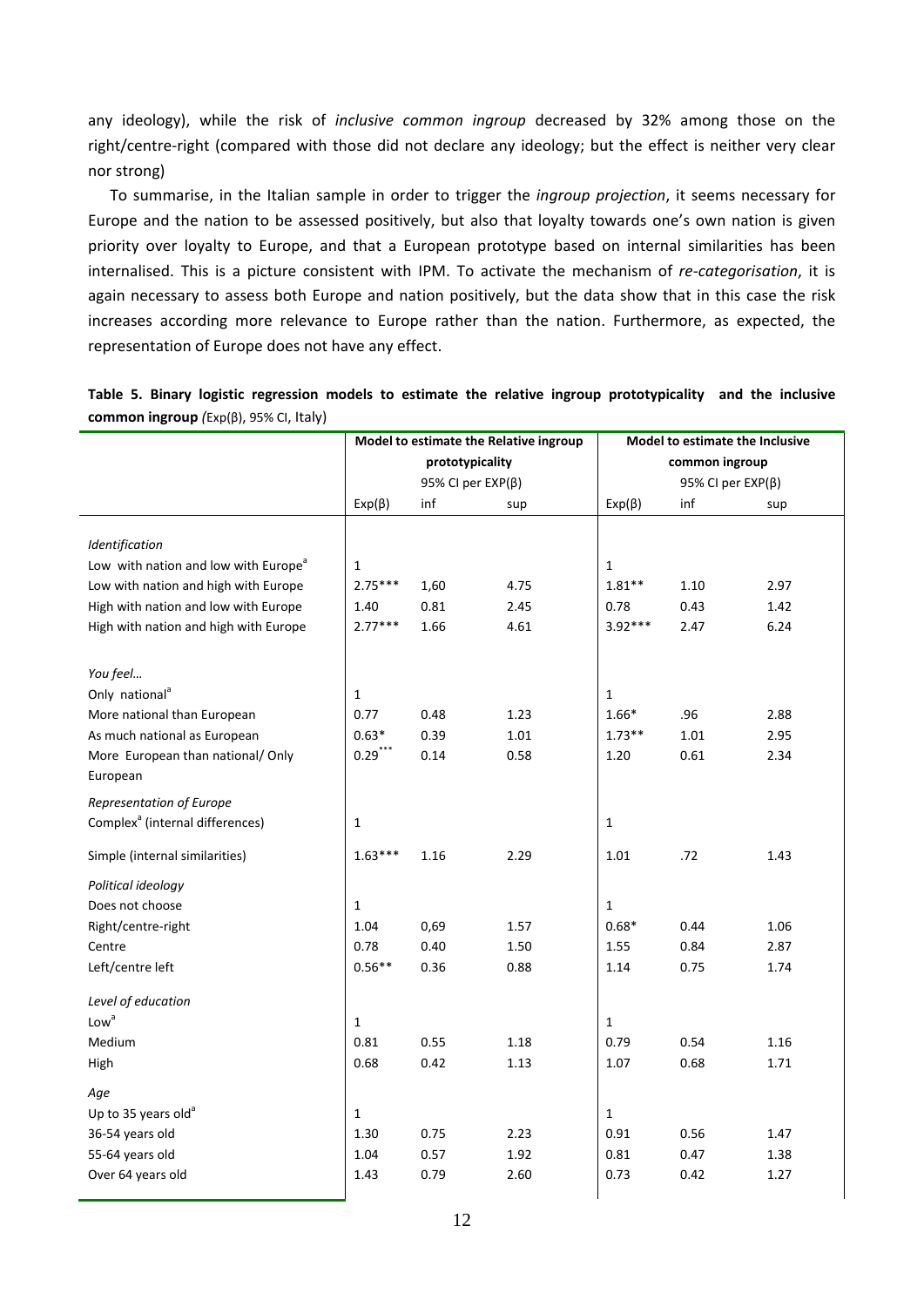|                        |                         | Model to estimate the Relative ingroup |     | Model to estimate the Inclusive |     |     |
|------------------------|-------------------------|----------------------------------------|-----|---------------------------------|-----|-----|
|                        |                         | prototypicality                        |     | common ingroup                  |     |     |
|                        | 95% CI per $EXP(\beta)$ |                                        |     | 95% CI per $EXP(\beta)$         |     |     |
|                        | $Exp(\beta)$            | inf                                    | sup | $Exp(\beta)$                    | inf | sup |
| Constant               | 0.22                    |                                        |     | 0.17                            |     |     |
|                        |                         |                                        |     |                                 |     |     |
| R-square of Nagelkerke | 0.09                    |                                        |     | 0.14                            |     |     |
| N                      | 938                     |                                        |     | 938                             |     |     |

<sup>a</sup> reference category

\*p<0,10 \*\* p<0.05 \*\*\* p<0.01

# In Slovenia, the situation appears slightly different (Table 6).

Table 6. Binary logistic regression models to estimate the relative ingroup prototypicality and the inclusive **common ingroup** (Exp(β), 95% CI, Slovenia)

|                                                  | Model to estimate the Relative Ingroup |                 |              |              | Model to estimate the Inclusive |              |
|--------------------------------------------------|----------------------------------------|-----------------|--------------|--------------|---------------------------------|--------------|
|                                                  |                                        | Prototypicality |              |              | Common Ingroup                  |              |
|                                                  | 95% CI per EXP(β)                      |                 |              |              | 95% CI per EXP(β)               |              |
|                                                  | $Exp(\beta)$                           | inf             | $Exp(\beta)$ | $Exp(\beta)$ | inf                             | $Exp(\beta)$ |
| Nation and European Identification               |                                        |                 |              |              |                                 |              |
| Low with nation and low with Europe <sup>a</sup> | $\mathbf{1}$                           |                 |              | $\mathbf{1}$ |                                 |              |
| Low with nation and high with Europe             | $2.29***$                              | 1.36            | 3.89         | 3.88***      | 2.31                            | 6.53         |
| High with nation and low with Europe             | $2.22***$                              | 1,29            | 3.84         | 0.88         | 0.46                            | 1.68         |
| High with nation and high with Europe            | $2.51***$                              | 1.43            | 4.42         | $2.90***$    | 1.65                            | 5.10         |
| You feel                                         |                                        |                 |              |              |                                 |              |
| Only national <sup>a</sup>                       | $\mathbf{1}$                           |                 |              | $1\,$        |                                 |              |
| More national than European                      | 0.82                                   | 0.52            | 1.29         | $1.75*$      | 1.08                            | 2.82         |
| As much national as European                     | 0.83                                   | 0.50            | 1.39         | 1.15         | 0.67                            | 1.98         |
| More European than national/ Only                | 0.65                                   | 0.20            | 2.08         | 1.55         | 0.55                            | 4.35         |
| European                                         |                                        |                 |              |              |                                 |              |
| Representation of Europe                         |                                        |                 |              |              |                                 |              |
| Complex <sup>a</sup> (internal differences)      | $\mathbf{1}$                           |                 |              | $\mathbf{1}$ |                                 |              |
| Simple (internal similarities)                   | 1.25                                   | 0.86            | 1.82         | 1.08         | 0.73                            | 1.60         |
| Political ideology                               |                                        |                 |              |              |                                 |              |
| Does not choose                                  | $\mathbf{1}$                           |                 |              | $\mathbf{1}$ |                                 |              |
| Right/centre-right                               | 1.39                                   | 0,80            | 2.43         | 1.43         | 0.81                            | 2.51         |
| Centre                                           | $1.62*$                                | 0.95            | 2.77         | 0.98         | 0.54                            | 1.76         |
| Left/centre-left                                 | 0.81                                   | 0.51            | 1.32         | 0.94         | 0.58                            | 1.52         |
| Level of education                               |                                        |                 |              |              |                                 |              |
| Low <sup>a</sup>                                 | $\mathbf{1}$                           |                 |              | $\mathbf 1$  |                                 |              |
| Medium                                           | 1.40                                   | 0.70            | 2.82         | 0.80         | 0.39                            | 1.65         |
| High                                             | 1.33                                   | 0.63            | 2.80         | 1.13         | 0.53                            | 2.41         |
| Age                                              |                                        |                 |              |              |                                 |              |
| Up to 35 years old <sup>a</sup>                  | $\mathbf{1}$                           |                 |              | $\mathbf 1$  |                                 |              |
| 36-54 years old                                  | 1.17                                   | 0.73            | 1.87         | $1.80**$     | 1.11                            | 2.92         |
| 55-64 years old                                  | 1.50                                   | 0.78            | 2.89         | 1.33         | 0.65                            | 2.74         |
| Over <sub>64</sub>                               | $1.61*$                                | 0.92            | 2.85         | $2.00**$     | 1.10                            | 3.61         |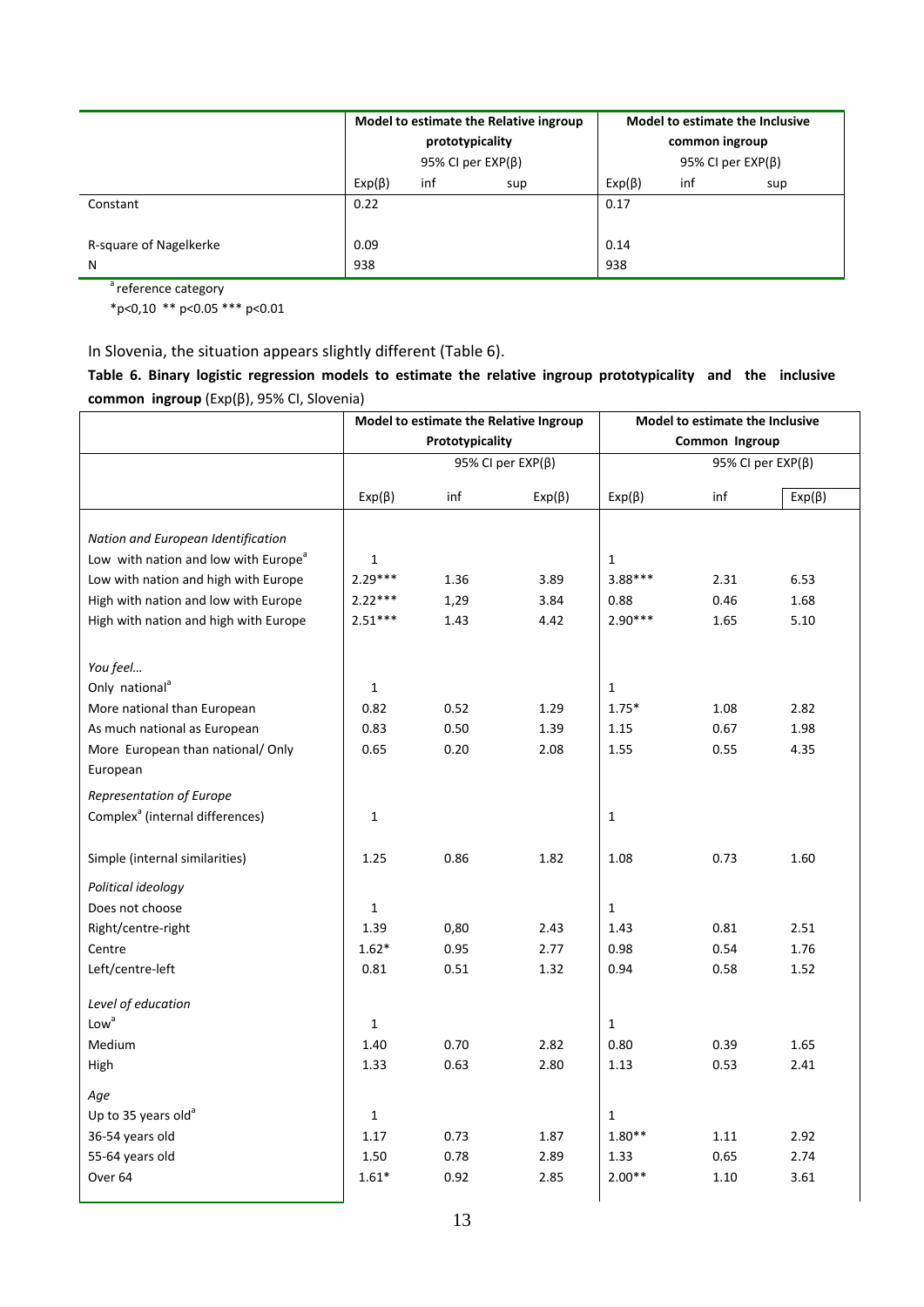|                        |                         |     | Model to estimate the Relative Ingroup | Model to estimate the Inclusive |     |              |  |
|------------------------|-------------------------|-----|----------------------------------------|---------------------------------|-----|--------------|--|
|                        | Prototypicality         |     |                                        | Common Ingroup                  |     |              |  |
|                        | 95% CI per $EXP(\beta)$ |     |                                        | 95% CI per $EXP(\beta)$         |     |              |  |
|                        | $Exp(\beta)$            | inf | $Exp(\beta)$                           | $Exp(\beta)$                    | inf | $Exp(\beta)$ |  |
| Constant               | 0.10                    |     |                                        | 0.089                           |     |              |  |
| R-square of Nagelkerke | 0.07                    |     |                                        | 0.15                            |     |              |  |
| N                      | 624                     |     |                                        | 624                             |     |              |  |

<sup>a</sup> reference category

 $\overline{a}$ 

 $*p<0.10$  \*\*  $p<0.05$  \*\*\*  $p<0.01$ 

One observes that, as expected, dual identification with the nation and Europe increases by 1.5 times (compared with not having any identification at all) the risk of showing *relative ingroup prototypicality* and by 1.9 timesthe risk of *inclusive common ingroup*. Nevertheless, it should be noted that, in the Slovenian sample, every type of identification (compared with not having any at all) exerts a positive effect on *ingroup projection*. In the case of low identification with the nation and high with Europe, also the risk of *inclusive common ingroup* increases, even by 2.8 times (compared with not having any identification at all). This is the same positive effect that occurred in Italy. Furthermore, in Slovenia the effects on *relative ingroup prototypicality* and on *inclusive common ingroup* exerted by the relative importance of identities are not statistically significant.

Moreover, to be noted that, in Slovenia, the way in which interviewees represented Europe to themselves had no effect on the risk of revealing not only the *inclusive common ingroup* (as in Italy and in line with the theoretical framework), but also *relative ingroup prototypicality*.

Focusing on socio-demographic features, one observes that political ideology and level of education have no influence (as in Italy). Age does not affect the risk of *relative ingroup prototypicality*, but influences that of *common ingroup prototypicality.*

To make more evident the country differences and the influence of national/European identification and representation of Europe on the activation of *ingroup projection*, it is possible to modify odds ratios in absolute probabilities. Figures 1 and 2 show, respectively, the predicted (absolute) probabilities of *relative ingroup prototypicality* from logistic regression models for level of national and European identification and type of European representation.<sup>8</sup>

**Figure 1. Predicted absolute probabilities of relative ingroup prototypicality from logistic regression model for typology of identification with nation and Europe** (%, Italy and Slovenia)

| Low identification My it with the best and fication with                         | ■ High with nation Low with Eu                                                                                                                                                                                                 |  |  |  |  |  |  |
|----------------------------------------------------------------------------------|--------------------------------------------------------------------------------------------------------------------------------------------------------------------------------------------------------------------------------|--|--|--|--|--|--|
| <b>OHigh with Europe and Waw Hailbon Ritagly (Trieste e</b>                      | ■ High identification with both                                                                                                                                                                                                |  |  |  |  |  |  |
| (Trieste e Goriamizia); 39%                                                      |                                                                                                                                                                                                                                |  |  |  |  |  |  |
| ■ High with nation[Low39%]                                                       |                                                                                                                                                                                                                                |  |  |  |  |  |  |
| <u>็ Low identificั⁄‱พ</u> ี่ใงr่ Fีู <del>ฟเ</del> ‡aly (Tr <mark>i</mark> este |                                                                                                                                                                                                                                |  |  |  |  |  |  |
| both; Italy (Tries Petzia); 24%                                                  | Figh with the state of the particular term of the method of the state of the state of the state of the state of the state of the state of the state of the state of the state of the state of the state of the state of the st |  |  |  |  |  |  |
| Gorizia); 19%                                                                    |                                                                                                                                                                                                                                |  |  |  |  |  |  |
|                                                                                  | (Goriska e Obalno-                                                                                                                                                                                                             |  |  |  |  |  |  |
|                                                                                  | Kraska); 10%                                                                                                                                                                                                                   |  |  |  |  |  |  |
|                                                                                  |                                                                                                                                                                                                                                |  |  |  |  |  |  |
|                                                                                  |                                                                                                                                                                                                                                |  |  |  |  |  |  |
|                                                                                  |                                                                                                                                                                                                                                |  |  |  |  |  |  |

 ${}^{8}$ To compute predicted absolute probabilities, the variables in the model were fixed to the reference category, with the exception of identification and representation of Europe.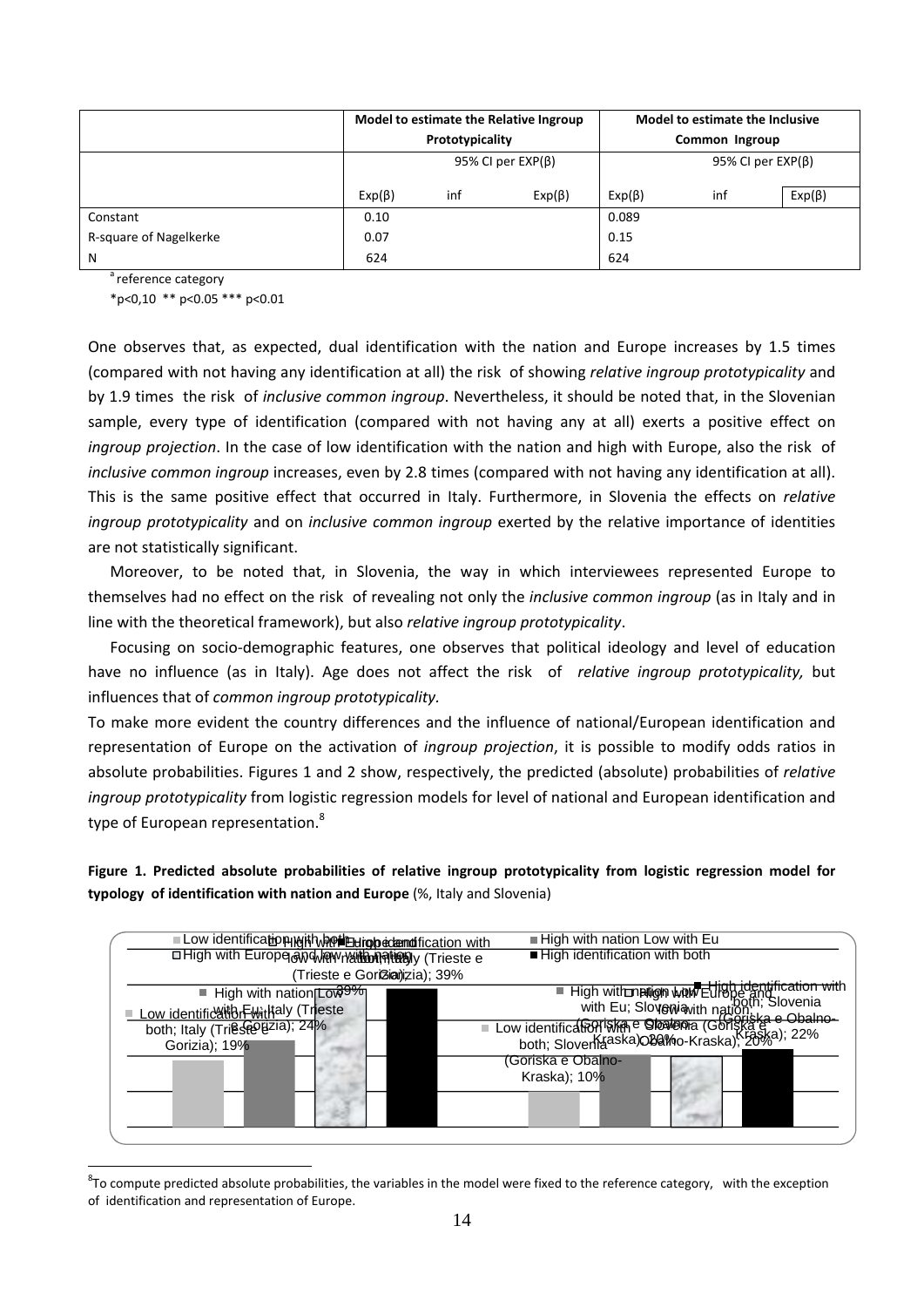Figure 2. Predicted absolute probabilities of relative ingroup prototypicality from logistic regression model for representation of **Europe** (%, Italy and Slovenia)



The Slovenian results seem to be only partially consistent with the IPM framework. As in the Italian case, it is confirmed that dual identity (national and European) can be associated with two different ways to connect the national and European level, but it is difficult to predict whether *ingroup projection* will be triggered rather than *re‐categorisation*. In particular, the real difference in terms of the risk of *relative ingroup prototypicality* is made by those interviewees who identified themselves with any kind of territorial community and those who did not, and the representation of Europe did not have any effect.

Whether these country differences depend on the fact that the category of Europe, for Slovenian citizens, has not yet acquired a normative strength such to supply superordinate parameters with which to describe the own national group and the others, or on the fact that the hypotheses of the IPM are not to be generalised, cannot be determined from the data used. Further research making a larger number of comparisons between national ingroups/outgroups would be necessary for this purpose.

# **Conclusion**

Although the debate about the relationship between national and European identity is still ongoing among scholars and policy-makers, survey data and social psychological experiments have confirmed that individuals can have multiple identities. Hence the question may not concern the conflict or the compatibility between national and European identity, but rather about the way in which national and European identities can co-exist with each other. What does 'dual identity' actually mean?

The answer to this question has drawn on two different conceptualizations: on the one hand, it has been hypothesised that identification with Europe also includes national identity (nested identities, as indicated with the metaphor of the Russian nested doll), one the other, it has been suggested that national and European identity can mix and influence each other (indicated with the metaphor of the marble cake). Metaphors aside, it is necessary to specify more precisely the ways in which individuals can connect the two levels and then test them empirically. The research reported in this paper has moved in this direction. Applying the framework of IPM/CIIM to survey data has made it possible to show that dual identification

can conceal at least two different ways of connecting the national and European levels:

1. an 'inclusive' one, in which identification with national ingroup and a common European ingroup is associated to inclusion of all those seen as members of the same superordinate category;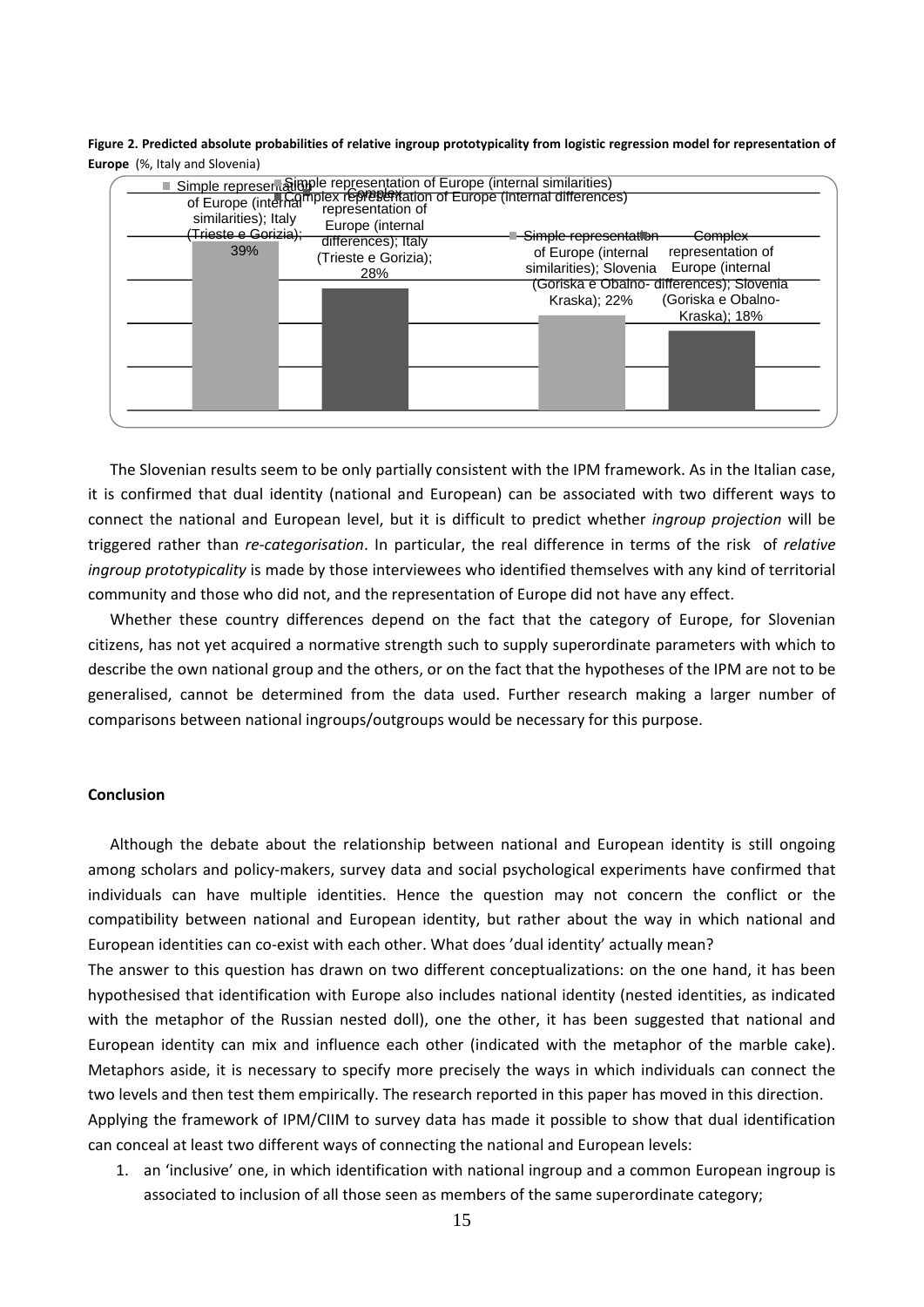2. an 'exclusive' one, in which Europe provides norms for comparisons between subordinate national ingroup and outgroup and members of a national group can discriminate outgroup, because they consider it a deviation from the ethnocentrically construed European prototype.

The first type signals the triggering of *re‐categorisation* (the mechanism illustrated by the CIIM and which explains the reduction of discrimination towards the outgroup). This is a way of conceiving the relationship between national and European identity which is very widespread and frequently encouraged, especially by policy-makers. Europe is a multi-coloured mosaic of national cultures which are recognized as similar in the 'common European home'. Instead, the second type is compatible with the mechanism of *ingroup projection*: i.e. that particular projection of distinctive features of the national ingroup onto the European category (to the disadvantage of other national groups).

To use a sporting metaphor, one might say that, for some dual identifiers, belonging to Europe is like an European football pitch on which it can be demonstrated that one's national team is the most suitable to partecipate among those in the competition. And if the framework is such to induce the belief that a 'European' team must have specific characteristics, the spur to compete is greater. The idea of Europe thus becomes some sort of a stake in a game in which the citizens of the EU member countries mark out their mutual differences, although they acknowledge to themselves and others that they belong to one family.

*Ingroup projection* explains what is the mechanism, from a psychological perspective, that enables establishment of this particular connection between the national and European levels. The typology of ways to connect ingroup, outgroup and the European superordinate category propounded in this paper suggests an empirical survey measure.

The data presented have confirmed that, also in 'real life', both the two ways to connect ingroup, outgroup, European level are frequent among those who felt themselves to be both national and European. This raises interesting challenges for those engaged in comparative research on the complex relationship between national and European identity with respect to developing more reliable measurement instruments. Firstly, these results suggest that including national ingroup in the wider category of 'Europe' is only one of the aspects involved in the process of dual identification. Secondly, it is emphasised that the individual perception of double belongingness, national and European, is not a 'fact' but a 'process'. Specifically, it is a 'merging' process where being European may be defined, from time to time, through comparison between national ingroup, outgroup, and inclusion in the superordinate category. The result of this process should not be taken for granted: for some individuals the resulting dual identity admits to the presence of diverse ways to be European – in principle as many as there are stars on the flag of the European Union. For other individuals, the resulting identity may be the result of ethnocentric projection of the specific characteristics of their own national group onto the superordinate entity. In addition, also their social consequences should not be taken for granted: the first type of dual identity is related to positive attitudes towards other national groups in Europe (as CIIM predicts), whereas for others it is related to negative ones (as IPM suggests). This effect is the reverse of the one usually assigned to the construction of a common European identity. Accordingly, empirical results presented confirm that the analysis of the relationship between national and European identity is challenging for political scientists both in terms of conceptualisation and measurement and in terms of "providing answers to the question of how the strategies of inclusion and exclusion as well as demarcation can be reconciled with democratic postulates of equality and freedom" (Kaina and Karolewski, 2013: 23).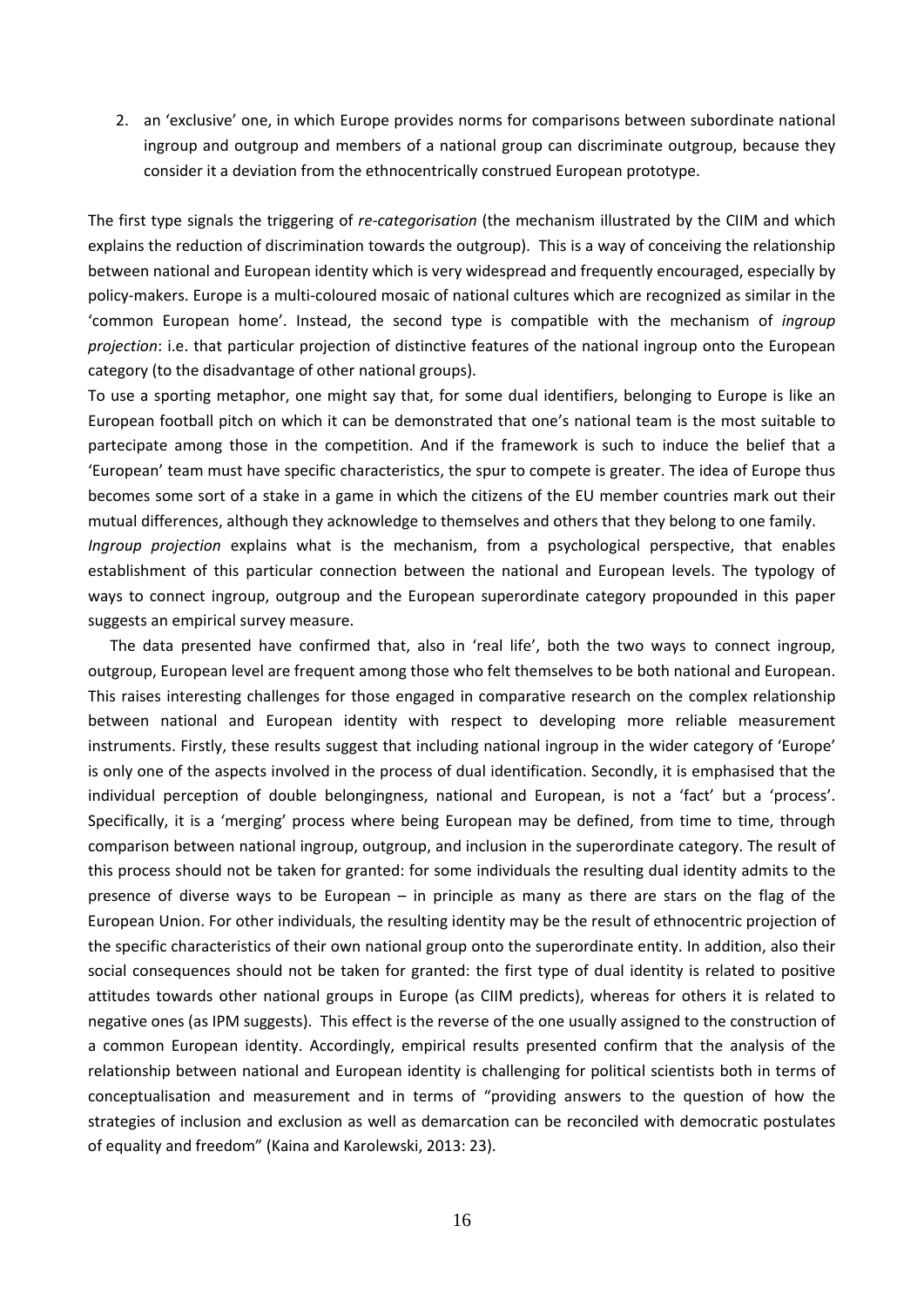However, it should be noted that the predictions of IPM (regarding the positive effect of dual identification and the simple representation of Europe ) are confirmed only in the Italian case. Further research making a larger number of comparisons between national ingroups/outgroups would be necessary. Certainly, although the analysis carried out referred to only two countries, it signals that the functioning of psychological mechanisms, validated in experimental design, may vary according to the 'real' social and political context in which they develop. These results support the idea that importing the notion of European identity from social psychology is useful, but only with its appropriate theoretical adaptation (Duchesne, 2008; Huddy, 2001). National and European identities, in fact, are 'political' identities affected by social and political meanings. In this regard, it could be argued that *ingroup projection* is one of the ways in which people 'fill' with contents a category – in this case Europe – which is weakly defined (an 'empty set': Breakwell 2004). It also suggests, in this attribution of meanings, that dual identification (with the nation and with a superordinate category like Europe) can become a means to emphasise similarities (as CIIM predicts), but also to highlight differences among all the countries that take part in it (as IPM predicts). Politics can play a major role in this game. If it contributes to legitimating specific representations of Europe or presenting the nation and Europe as rivals, it can impact on a psychological mechanism, *ingroup projection*, thereby hindering the formation of dual identification of inclusive type.

#### **References**

Bianchi M. Mummendey A., Steffens M. C., Yzerbyt V. Y., (2009), "What Do You Mean by 'European'? Evidence of Spontaneous Ingroup Projection", *Personality and Social Psychology Bulletin*, 36, 960‐974.

Breakwell G.M., (2004), "Identity Change In The Context Of The Growing Influence Of European Institutions", in Hermann R. K., Risse T. And Brewer M. B. (eds).

Breakwell G.M., Lyons E., (1996), *Changing European Identities: Social Psychological Analysis of Change*, Oxford: Butterworth‐Heinemann.

Brubaker R e Cooper, F. (2000) Beyond «Identity*»*, in *Theory and Society*, vol. 29, n. 1, pp. 1‐47

Bruter M.,( 2004), "Civic and Cultural Components of European Identity : a Pilot Model of Measurement of Citizen's Levels of European Identity" in Hermann R. K., Risse T. and Brewer M. B. (eds).

Bruter M. 2005, *Citizens Of Europe? The Emergence of a Mass European Identity*, Palgrave/Mcmillian.

Carey, S. 2002, "Undivided Loyalties: Is national Identity an Obstacle to European integration?", *European Union Politics*, 3(4), 387‐413.

Cini M., Bourne A.K., (eds.) (2006), *Palgrave Advances In European Union Studies*, Palgrave McMillan.

Citrin, J., Sides, J., (2004), "More than Nationals: How Identity Choices Matters in the New Europe" in Hermann R. K., Risse T. And Brewer M. B. (eds).

Diez Medrano J. D., Gutierrez P. (2001) , Nested Identities: national and European Identities in Spain, *Ethnic and Racial Studies*, vol.24(5), 753‐778.

Duchesne S., Frognier A.P. (1994), "Is there a European Identity?", in Niedermayer O. and Sinnott R. (eds.)

- (2008), "National and European Identification: a dual relationship", *Comparative European Politics*, 6, 143‐168.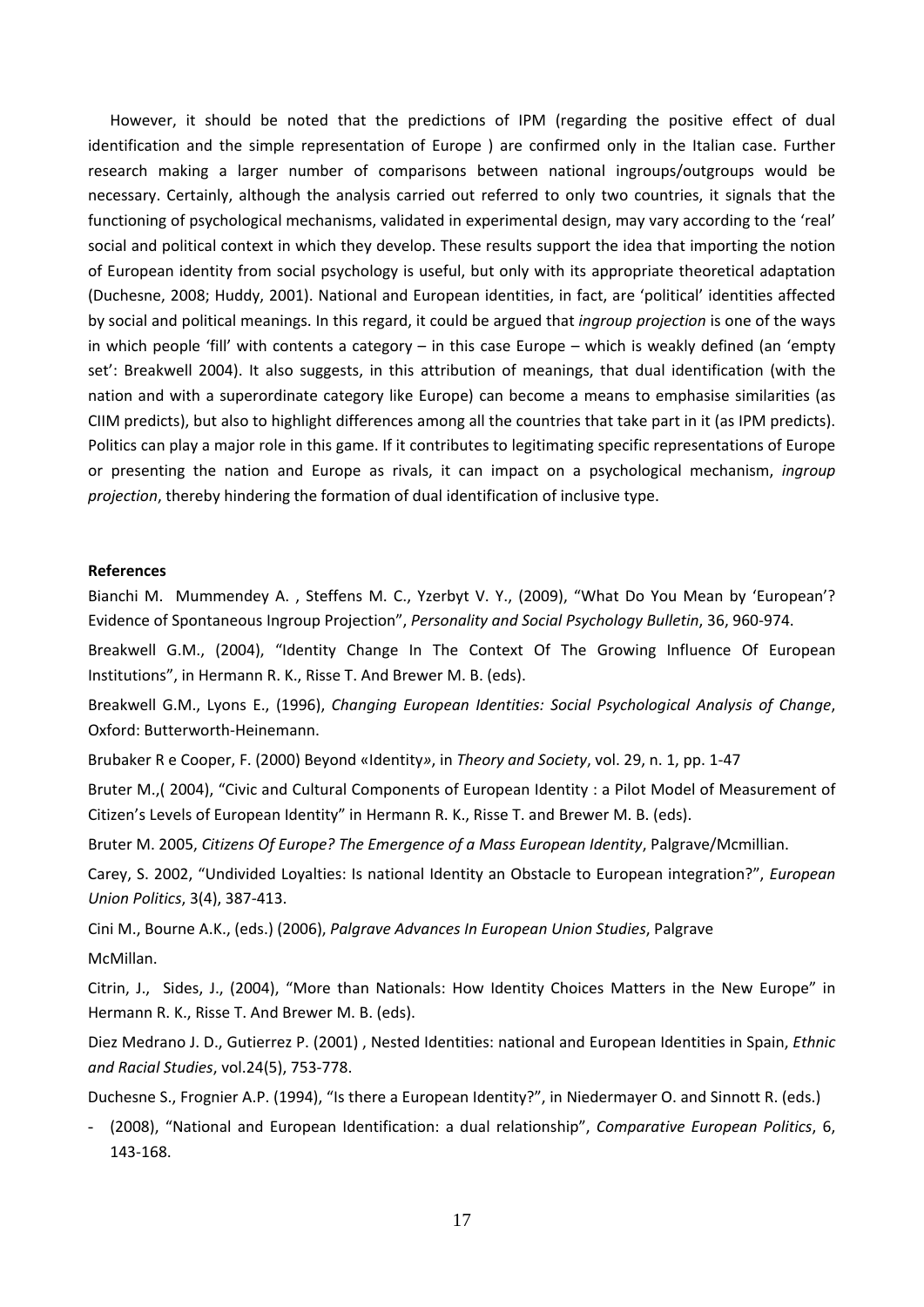Eichenberg R. C., Dalton R. J. (1993), "Europeans and the European Community :The Dynamics of Public Support for European Integration", *European Organization ,*vol. 47/4, Autumn, 507‐534.

Gaertner S.L. ‐ Dovidio, J.F. ‐ Anastasio, P.A. ‐ Bachman, B.A. ‐ Rust, M.C. (1993) *The Common Ingroup Identity Model: Recategorization And The Reduction Of Intergroup Bias*, in Stroebe, W. ‐ Hewstone, M. (eds.), European Review of Social Psychology, n.4, pp.1‐26.

Gaertner S.L., Dovidio, J.F., (2000), *Reducing intergroup bias: The Common Ingroup Identity model*, Philadelphia, PA: Psychology Press.

Gillespie P., Laffan B., (2006), European Identity: Theory and Empirics, in Cini M., Bourne A.K. (eds.)

Haller M., Ressler R., (2006), "National and European identity. A study of their meanings and interrelationship", *Revue Française de Sociologie*, n. 47‐4, pp. 817‐850

Herb G.H. and Kaplan D. H. (eds) (1999), *Nested Identities: Nationalism, Territory and Scale.* New York: Rowman & Littlefield Publ.

Hermann R. K., Risse T. And Brewer M. B. (eds) (2004), *Transnational Identities. Becoming European in The EU*, Oxford, Rowman & Littlefield publishers.

Hooghe L., Marks G. (2004), "Does Identity or Economic Rationality Drive public opinion on European Integration?", *PS: Political science and Politics* 37:3 (July), 415‐420.

Hooghe, L. and Marks G. (2008), "European Union", West European Politics, vol.31, 1‐2, 108‐129

Huddy, L. (2001), "From Social to Political Identity: A Critical Examination of Social Identity Theory", *Political Psychology*, vol. 22, n. 1, pp. 127‐156.

Imhoff R. , Dotsch R., Bianchi M., Banse R. and Wigboldus D. H. J., 2011, Facing Europe : Visualizing Spontaneous In‐Group Projection Psychological Science, 22, pp.

Inglehart R., (1970), "Cognitive Mobilization and European Identity", *Comparative Politics*, 3(1), October, 45‐70.

Kaina V., Karolewski I. P., "EU governance and European identity", Living Reviews in European Governance, Vol. 8, (2013), No. 1, http://www.livingreviews.org/lreg‐2013‐1

Lindberg L.N., Scheingold S. A., (eds.), (1971), *Regional Integration. Theory And Research*, Harvard University Press, Cambridge.

Loveless M., Rohrschneider R., 2011, "Public perceptions of the EU as a system of governance", *Living Reviews in European Governance*, 6(2) http://www.livingreviews.org/lreg‐2011‐2.

Machunsky, M., Meiser, T. (2009), "Ingroup projection as a means to define the superordinate category efficiently: Response time evidence, Social Cognition, 27, 57 – 75.

Minescu A., Hagendoorn L., Poppe E., (2008) "Types of Identification and Intergroup Differentiation in the Russian Federation", *Journal of Social Issues*, Vol. 64, Issue 2, 321–342.

Moreno L., (2006), "Scotland, Catalonia, Europeanization and the 'Moreno question'", Scottish Affairs, 54, Winter .

Mummendey A., Waldzus M., (2004), "National differences and European plurality: discrimination or tolerance between European Countries" in Hermann R. K., Risse T. And Brewer M. B. (eds).

Ng Tseung‐Wong C., Verkuyten M., (2010) Intergroup evaluations, group indispensability and prototypicality judgments: A study in Mauritius, *Group Processes Intergroup Relations,* vol. 13, 5, 621‐638.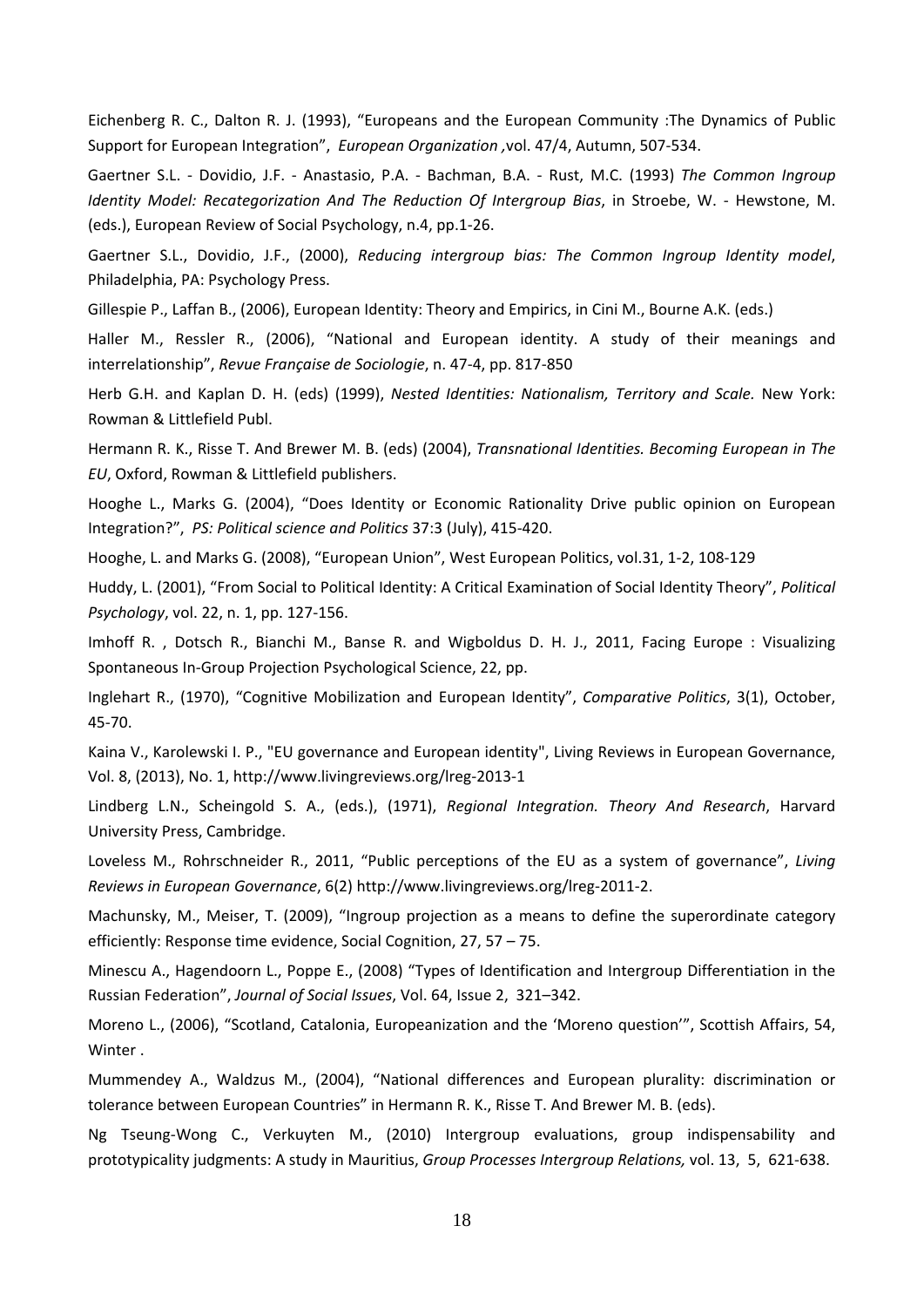Niedermayer O., Sinnott R. (eds.) (1994), *Public Opinion and the International Governance (Beliefs in Government Series* vol. 4) Oxford: OUP.

Risse T. 2003, "The Euro between national and European identity", *Journal of European Public Policy*, vol. 10(3), August, 487‐505.

Risse T*.,* (2004) European Institutions and Identity Change: what have we learned? in Hermann R. K., Risse T. And Brewer M. B. (eds).

Segatti P. (a cura di) (2008) *Lingua e identità in una regione plurale*, Gorizia, Libera editrice Goriziana

Tajfel H. (ed) (1982), *Social Identity and Intergroup Relations*, Cambridge University Press And Maison des Sciences de l'Homme.

Turner J.C., Hogg M.A., Oakes P.J., Reicher S.D. , Wetherell M., (1987) *Rediscovering the Social Group: A self‐categorization theory*, Oxford, Blackwell

Ullrich J. (2009), "Reconsidering the 'relative' in relative ingroup prototypicality, *European Journal of Social Psychology*, Vol. 39, Issue 2, 299–310.

Waldzus S., Mummendey A., Wenzel M., Weber U. (2003), "Towards tolerance: representations of superordinate categories and perceived ingroup prototypicality", *Journal of Experimental Social Psychology*, 39, 31‐47.

Waldzus, S., Mummendey, A., Wenzel M. (2005), "When 'different' just means 'worse': in‐group prototypicality in changing intergroup contexts", *Journal of Experimental Social Psychology*, 41, 76‐83.

Waldzus S., Mummendey A., (2004), "Inclusion in a superordinate category, ingroup prototypicality, and attitudes towards outgroups", *Journal of Experimental Social Psychology*, 40, 466‐47.

Wenzel M., Mummendey A., Waldzus S. (2008), "Superordinate identities and intergroup conflict: The ingroup projection model", *European Review of Social Psychology*, Vol. 18, pp.331‐372.